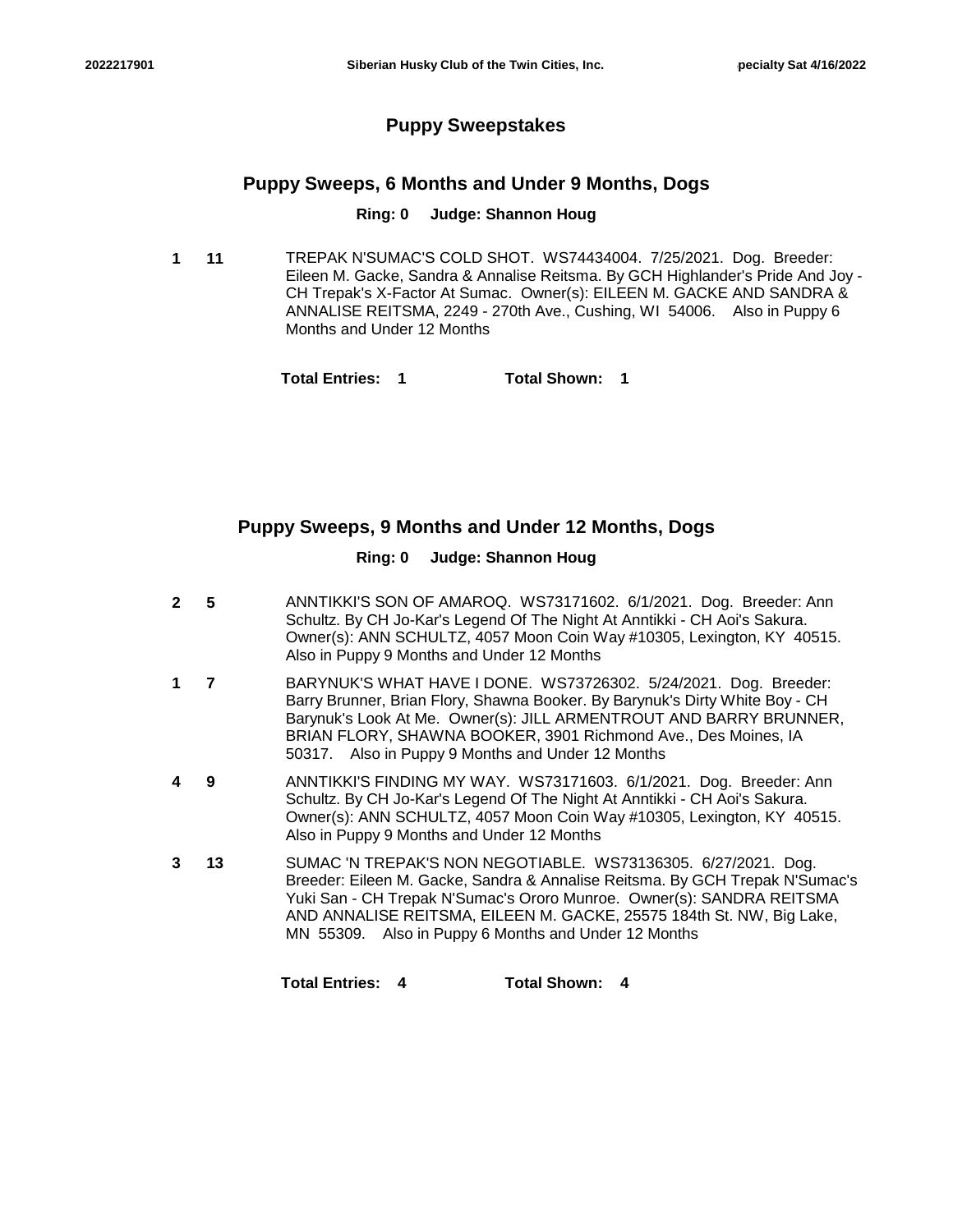## **Puppy Sweeps, 9 Months and Under 12 Months, Bitches**

#### **Ring: 0 Judge: Shannon Houg**

**10** TREPAK N'SUMAC'S PERFECT STORM. WS73136303. 6/27/2021. Bitch. Breeder: Eileen M. Gacke, Sandra & Annalise Reitsma. By GCH Trepak N'Sumac's Yuki San - CH Trepak N'Sumac's Ororo Munroe. Owner(s): EILEEN M. GACKE AND SANDRA & ANNALISE REITSMA, 2249 - 270th Ave., Cushing, WI 54006. Also in Puppy 6 Months and Under 12 Months, Special Class II **1**

**Total Entries: 1 Total Shown: 1**

## **Junior Sweeps, 12 months and Under 18 months, Bitches**

### **Ring: 0 Judge: Shannon Houg**

- **12** ECHOING WIND'S SHE SHOOTS SHE SCORES. WS70440001. 10/20/2020. Bitch. Breeder: Charity Reger, Robin Malchow, Julie Lamonska. By GCH Kansa Something To Be Proud Of BCAT - Echoing Wind's Shake Your Tailfeather. Owner(s): CHARITY REGER AND ROBIN MALCHOW, JULIE LAMONSKA, 3724 - 215th St., Randall, MN 56475. Also in Twelve-to-Eighteen Months **1**
- **14** MARLYTUK N HIGHLANDER'S DELLA ROSA. WS71732403. 1/18/2021. Bitch. Breeder: Anne & Brian Palmer & Anita Riley. By Marlytuk's For Pete's Sake SDX - GCH Highlander's Winds Of Change. Owner(s): ANITA RILEY AND JOHN LINNEHAN & CAROL NASH & ANNE PALMER, 2074 Waterford Rd., Mt. Washington, KY 40047. Also in Twelve-to-Eighteen Months, Special Class II **2**
- **32** AOI'S GODDESS OF DEATH. WS72973504. 4/11/2021. Bitch. Breeder: Michelle Bigelow. By GCH CH Aoi's Kuro No Keiyakusha - Aoi's Hoshisora No Shita De Kaze No Zenko. Owner(s): BRIANA KLECKER AND MICHELLE BIGELOW, 35211 Evergreen Ave., North Branch, MN 55056. Also in American-bred **3**

**Total Entries: 3 Total Shown: 3**

**Best in Puppy Sweepstakes** 12 **Best Opposite - Puppy Sweeps**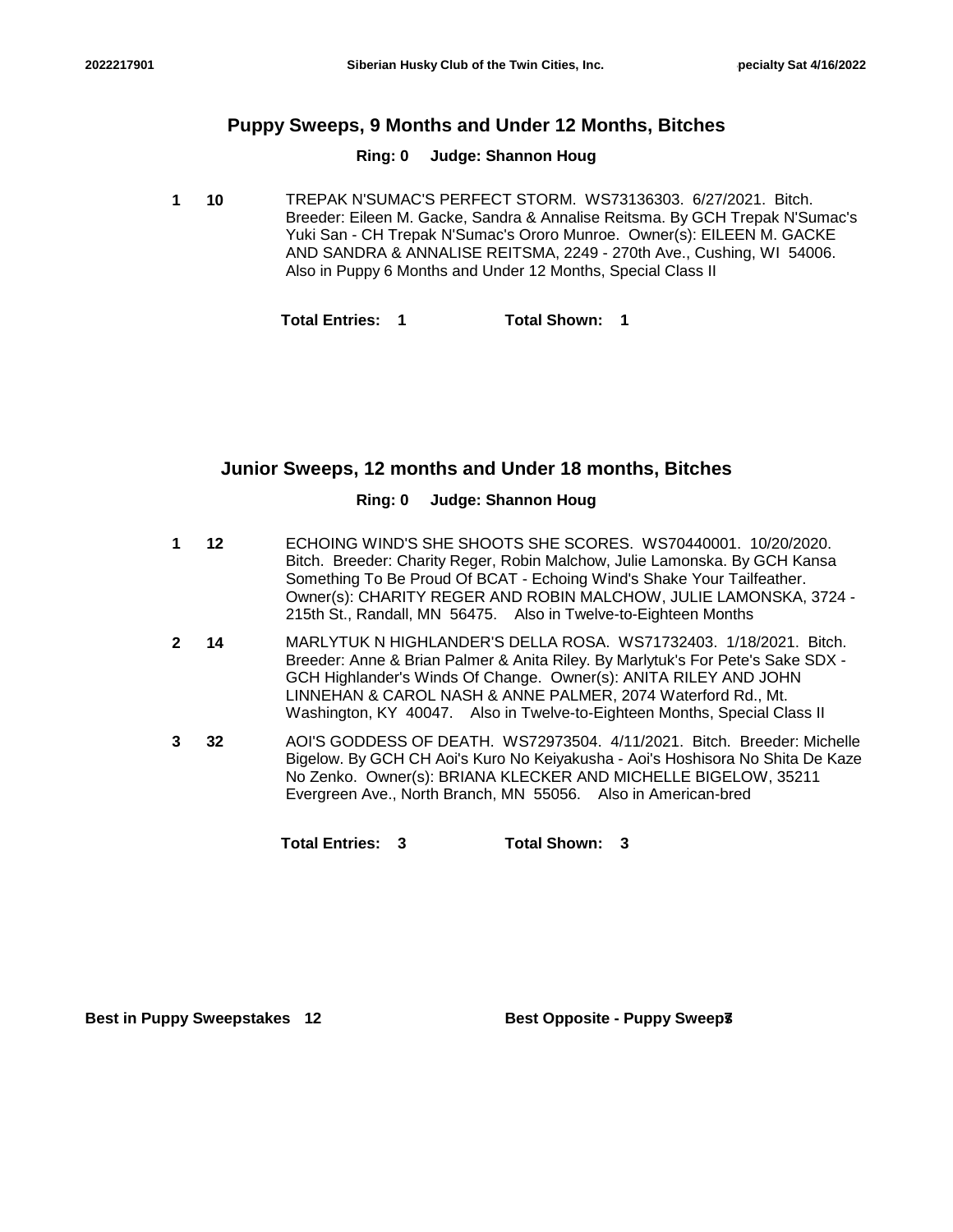### **Veteran Sweepstakes**

### **Veteran Sweeps, 8 Years and Under 10 Years, Dogs**

#### **Ring: 0 Judge: Shannon Houg**

- **85** AM. GCH CH CAN. CH KANSA FAMILY TRADITION AT FANTA C BN CA CAA BCAT DCAT FCAT RN TKN CGC. WS44801504. 4/13/2013. Dog. Breeder: Julie Lamonska, JoAnn Brewer. By CH Kansa Fly Like An Eagle Of Snowbear - GCH CH Fanta C's Living In The Moment CGC. Owner(s): JOANN R. BREWER AND JULIE A. LAMONSKA, 109 Fenzl Dr., Oshkosh, WI 54904. Also in Veteran I **1**
	- **Total Entries: 1 Total Shown: 1**

### **Veteran Sweeps, 10 Years and Under 12 Years, Dogs**

#### **Ring: 0 Judge: Shannon Houg**

**91** ECHOWIND JUST DO IT. WS39979602. 1/3/2012. Dog. Breeder: Tim Peterson, Melissa Bloom. By Nikosha's Denali - CH Sumac's Drummer Girl Echo RN. Owner(s): EDWARD HEINEMAN, 764 W. 31st Street, Hastings, MN 55033. Also in Veteran II **1**

**Total Entries: 1 Total Shown: 1**

### **Veteran Sweeps, 10 Years and Under 12 Years, Bitches**

### **Ring: 0 Judge: Shannon Houg**

- **ABS 88** ECHO WIND SIBERIANS MORNING STAR. WS39979601. 1/3/2012. Bitch. Breeder: Tim Peterson, Melissa Bloom. By Nikosha's Denali - CH Sumac's Drummer Girl Echo RN. Owner(s): JOCELYN PETERSON AND JOY PETERSON, 5879 30th St., Princeton, MN 55371. Also in Veteran II, Novice Junior
- **90** GCH CH SUMAC'S EXTREMELY FOXY O'SUNDOG. WS34750801. 6/17/2010. Bitch. Breeder: Sandra Reitsma, Stoffel Reitsma, Annalise Reitsma, Barb Armour, John Armour. By GCH CH Bralin's Jack Be Nimble - GCH CH Sumac's Timpani. Owner(s): JOHN ARMOUR AND BARB ARMOUR, SANDRA & ANNALISE REITSMA, 920 Stryker Ave., West St. Paul, MN 55118. Also in Veteran II, Parade of Titleholders **1**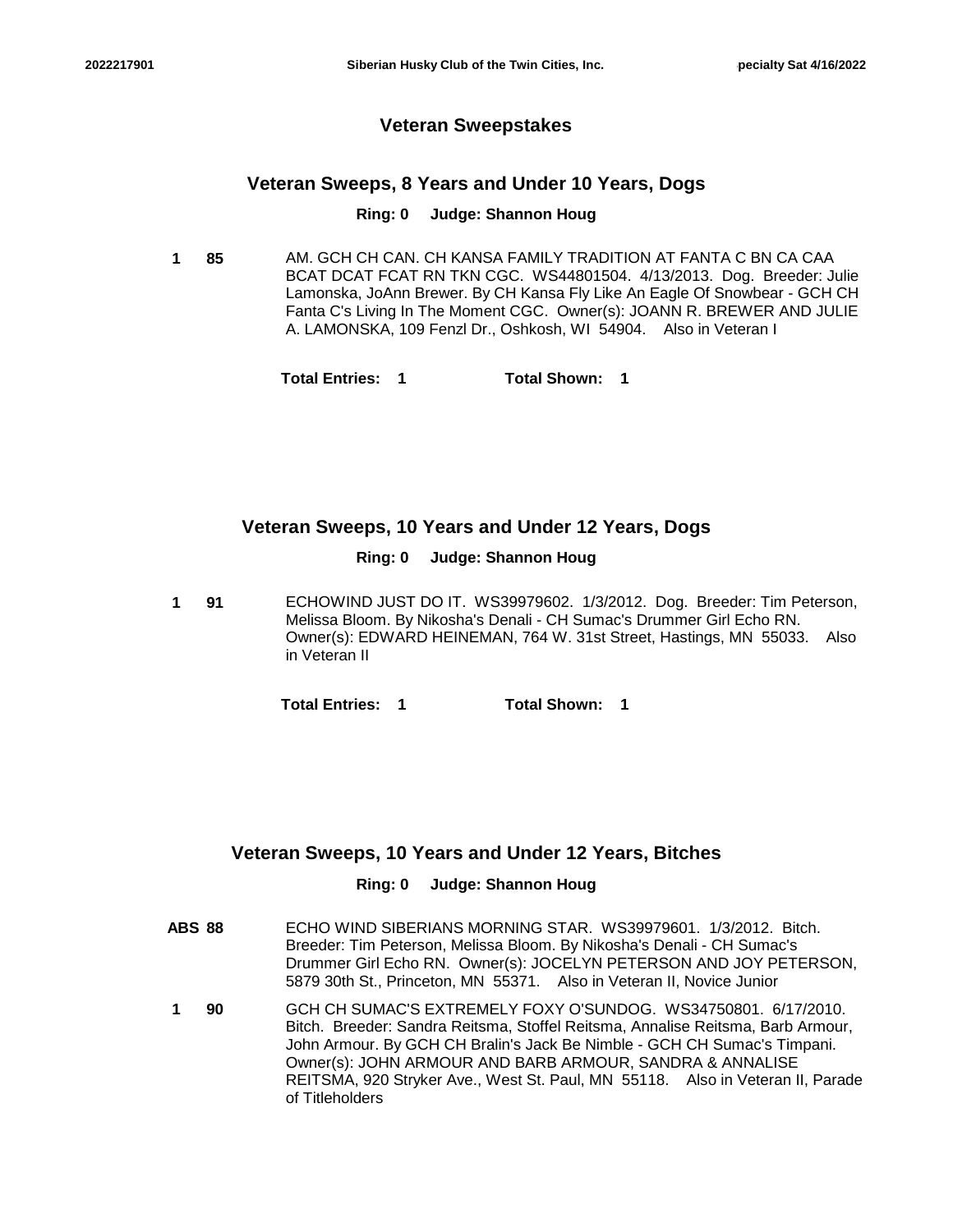**92** CH SUMAC'S X MARKS THE SPOT AT SUNDOG. WS34750802. 6/17/2010. Bitch. Breeder: Sandra Reitsma, Stoffel Reitsma, Annalise Reitsma, Barb Armour, John Armour. By GCH CH Bralin's Jack Be Nimble - GCH CH Sumac's Timpani. Owner(s): SANDRA REITSMA AND ANNALISE REITSMA, JOSIE SCOONOVER-NELSON, 25575 184th St. NW, Big Lake, MN 55309. Also in Veteran II **2**

**Total Entries: 3 Total Shown: 2**

### **Veteran Sweeps, 12 Years and Over, Bitches**

#### **Ring: 0 Judge: Shannon Houg**

**94** AM./CAN. CH WOLFSGLEN'S FOLLOW YR HEART RATN. WS27364401. 8/1/2008. Bitch. Breeder: Diane Glenny. By CH Wolfglen's The Right Stuff - CH Highlander's Follow Yr Dream. Owner(s): DIANE GLENNY, 671 McCutcheon Rd., Hudson, WI 54016. Also in Veteran III **1**

**Total Entries: 1 Total Shown: 1**

**Best in Veteran Sweepstakes 85 Best Opposite - Veteran** 

**Sweeps 90**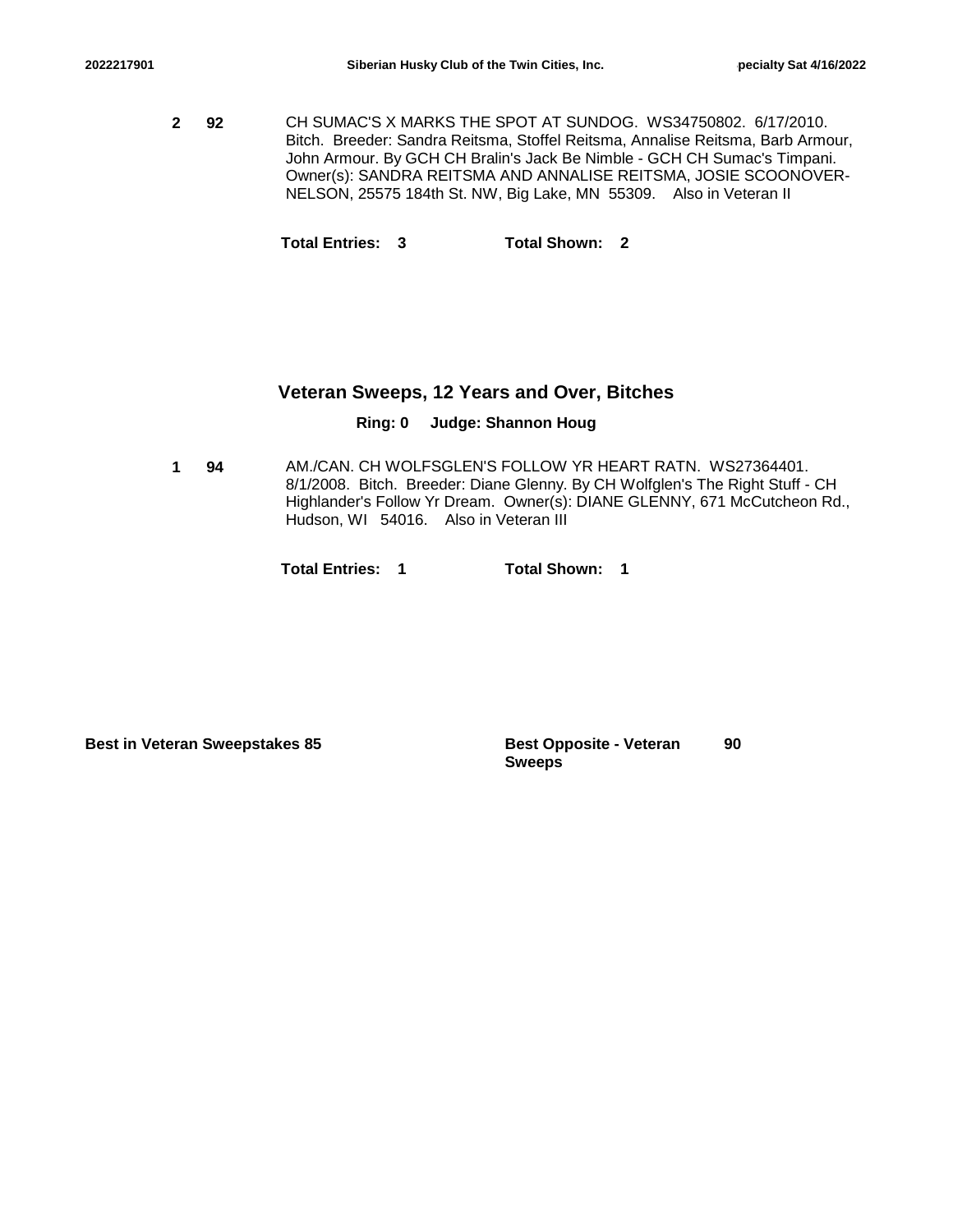## **Conformation**

## **Puppy 9 Months and Under 12 Months, Dogs**

### **Ring: 0 Judge: Delbert Thacker**

- **5** ANNTIKKI'S SON OF AMAROQ. WS73171602. 6/1/2021. Dog. Breeder: Ann Schultz. By CH Jo-Kar's Legend Of The Night At Anntikki - CH Aoi's Sakura. Owner(s): ANN SCHULTZ, 4057 Moon Coin Way #10305, Lexington, KY 40515. Also in Puppy Sweeps, 9 Months and Under 12 Months **2**
- **7** BARYNUK'S WHAT HAVE I DONE. WS73726302. 5/24/2021. Dog. Breeder: Barry Brunner, Brian Flory, Shawna Booker. By Barynuk's Dirty White Boy - CH Barynuk's Look At Me. Owner(s): JILL ARMENTROUT AND BARRY BRUNNER, BRIAN FLORY, SHAWNA BOOKER, 3901 Richmond Ave., Des Moines, IA 50317. Also in Puppy Sweeps, 9 Months and Under 12 Months **1**
- **9** ANNTIKKI'S FINDING MY WAY. WS73171603. 6/1/2021. Dog. Breeder: Ann Schultz. By CH Jo-Kar's Legend Of The Night At Anntikki - CH Aoi's Sakura. Owner(s): ANN SCHULTZ, 4057 Moon Coin Way #10305, Lexington, KY 40515. Also in Puppy Sweeps, 9 Months and Under 12 Months **3**

**Total Entries: 3 Total Shown: 3**

## **Puppy 6 Months and Under 12 Months, Dogs**

### **Ring: 0 Judge: Delbert Thacker**

- **11** TREPAK N'SUMAC'S COLD SHOT. WS74434004. 7/25/2021. Dog. Breeder: Eileen M. Gacke, Sandra & Annalise Reitsma. By GCH Highlander's Pride And Joy - CH Trepak's X-Factor At Sumac. Owner(s): EILEEN M. GACKE AND SANDRA & ANNALISE REITSMA, 2249 - 270th Ave., Cushing, WI 54006. Also in Puppy Sweeps, 6 Months and Under 9 Months **2**
- **13** SUMAC 'N TREPAK'S NON NEGOTIABLE. WS73136305. 6/27/2021. Dog. Breeder: Eileen M. Gacke, Sandra & Annalise Reitsma. By GCH Trepak N'Sumac's Yuki San - CH Trepak N'Sumac's Ororo Munroe. Owner(s): SANDRA REITSMA AND ANNALISE REITSMA, EILEEN M. GACKE, 25575 184th St. NW, Big Lake, MN 55309. Also in Puppy Sweeps, 9 Months and Under 12 Months **1**

**Total Entries: 2 Total Shown: 2**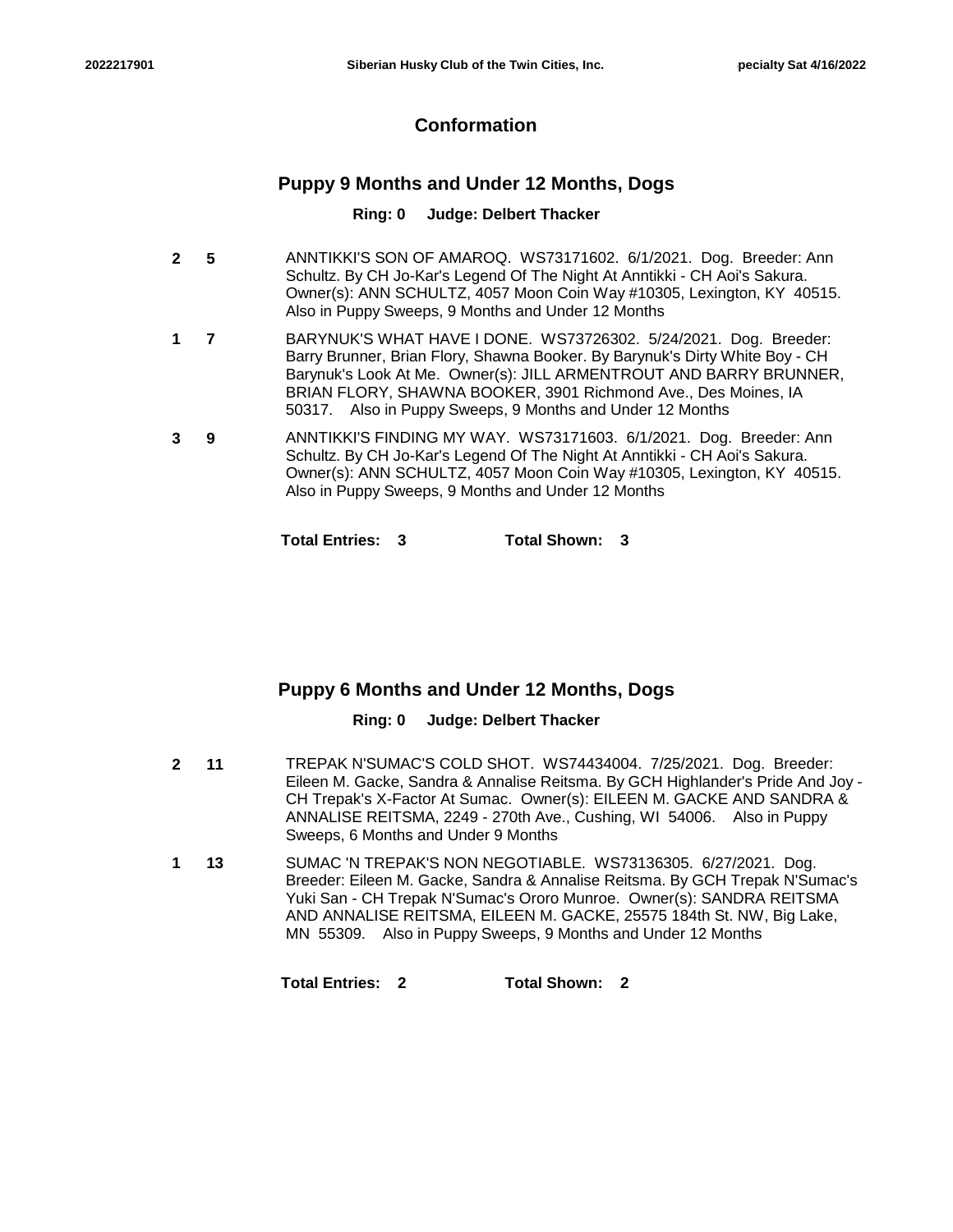## **Bred-by-Exhibitor, Dogs**

### **Ring: 0 Judge: Delbert Thacker**

- **17** TREPAK N'SUMAC'S YAMI KORI. WS69292303. 7/5/2020. Dog. Breeder: Eileen M. Gacke, Sandra & Annalise Reitsma. By GCH CH Trepak N'Sumac's Yuki San - CH Trepak's X-Factor At Sumac. Owner(s): EILEEN M. GACKE AND SANDRA & ANNALISE REITSMA, 2249 - 270th Ave., Cushing, WI 54006. **1**
- **19** SUMAC 'N TREPAK'S KNICK KNACK 'O BRINIC. WS66051901. 7/22/2019. Dog. Breeder: Sandra Reitsma & Annalise Reitsma & Eileen Gacke & Briana Klecker. By CH Topaz Rubicon - Trepak N'Sumac's Yasmina. Owner(s): SANDRA REITSMA AND ANNALISE REITSMA & EILEEN GACKE, 25575 184th St. NW, Big Lake, MN 55309. **2**
- **23** NIKOSHA'S EUMOLPUS DCAT RATN. WS62944701. 9/27/2018. Dog. Breeder: Brenda Hinkemeyer, Eileen M. Gacke, Sandra Reitsma, Annalise Reitsma. By CH Topaz Shadow Hunter - CH Trepak N' Sumac's Chione's Cold Year RATM CZ8G BCAT. Owner(s): BRENDA HINKEMEYER AND SANDRA REITSMA, EILEEN M. GACKE, ANNALISE REITSMA, 9841 - 58th Ave., Clear Lake, MN 55319. Also in Special Class II, Parade of Titleholders **3**

**Total Entries: 3 Total Shown: 3**

## **Open, Dogs**

### **Ring: 0 Judge: Delbert Thacker**

| <b>RWD</b> | $\mathbf{2}$    | - 29 | RIVERCOVE'S LIVIN' LA VIDA LOCA. WS73391701. 7/5/2019. Dog. Breeder:<br>Michelle Delaliaux. By Trepak's Upside Down Under - Rivercove's Hailstorm.<br>Owner(s): DANIEL MOLL AND CATHY MOLL, 438 County Road 110, Maple Plain,<br>MN 55359. Also in Special Class I                                     |
|------------|-----------------|------|--------------------------------------------------------------------------------------------------------------------------------------------------------------------------------------------------------------------------------------------------------------------------------------------------------|
|            | 3 <sup>31</sup> |      | CORIZMA N WINDRUNR'S MAN OF COLOURS. WS61898901. 2/25/2018. Dog.<br>Breeder: Jean Busaglia-Yurkewicz. By Corizma's Wreaking Havoc - CH Corizma's<br>Never Lose Hope. Owner(s): RONALD SWIATKOWSKI AND J. BUSAGLIA, LEE<br>SWIATKOWSKI, 4914 S. LaCrosse Avenue, Chicago, IL 60638.                     |
| WD, BOW 1  |                 | 33   | KANSA BETCHA BY GOLLY WOW. WS64785207. 5/2/2019. Dog. Breeder: Julie<br>Lamonska, JoAnn Brewer. By CH Dreamscapes Keeping The Dream Alive - GCH<br>CH Kansa Dancing With The Stars CAA BCAT. Owner(s): CHARITY REGER AND<br>JULIE LAMONSKA, 3724 - 215th St., Randall, MN 56475. Also in Best of Breed |
|            | 4               | -35  | BRINIC TREPAK TNT COOL HAND LUKE CGCA TKN. WS58160606. 7/13/2017.<br>Dog. Breeder: Briana Klecker & Eileen Gacke. By GCH CH Trepak's Upside Down<br>Under - Trepak N' Sumac's Yasmina. Owner(s): KATHLEEN TEICHERT, 43300<br>North Country Ln., Zion, IL 60099.                                        |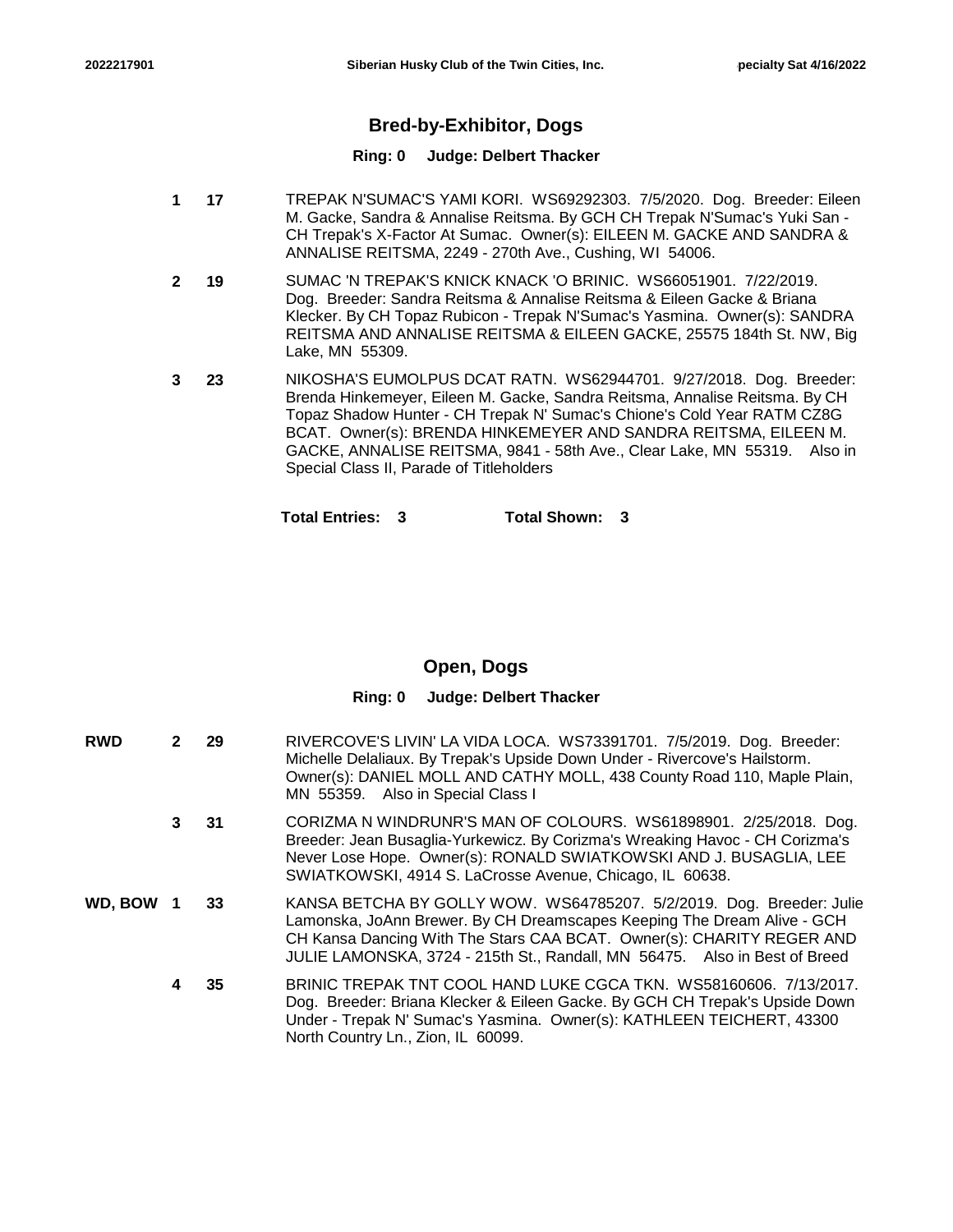|                     | <b>Total Entries: 4</b> | <b>Total Shown: 4</b>      |    |
|---------------------|-------------------------|----------------------------|----|
|                     |                         |                            |    |
|                     |                         |                            |    |
| <b>Winners Dog</b>  | 33                      | <b>Reserve Winners Dog</b> | 29 |
| # of Dogs Competing | 12                      | <b>Points</b>              | 4  |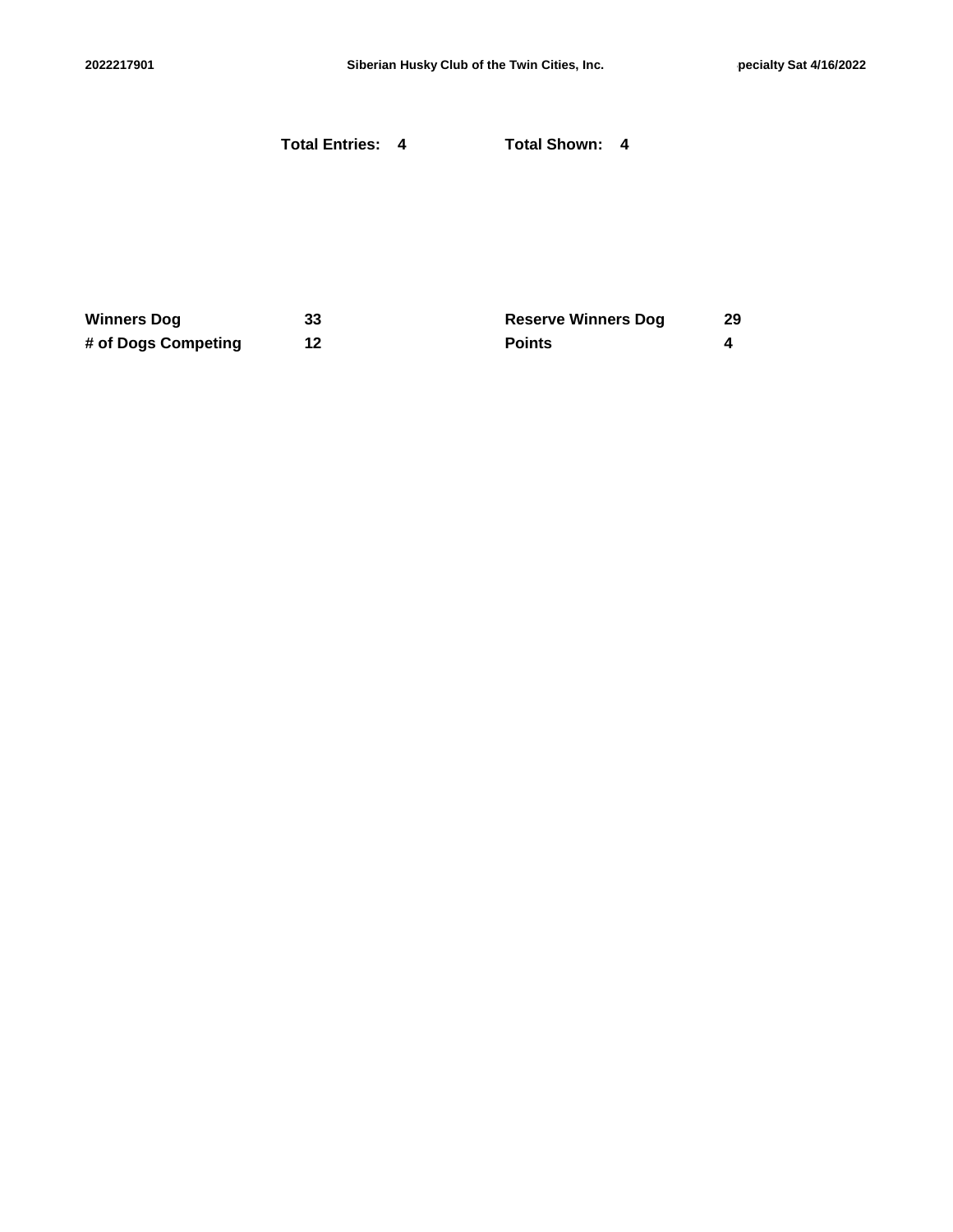## **Puppy 6 Months and Under 12 Months, Bitches**

### **Ring: 0 Judge: Delbert Thacker**

**10** TREPAK N'SUMAC'S PERFECT STORM. WS73136303. 6/27/2021. Bitch. Breeder: Eileen M. Gacke, Sandra & Annalise Reitsma. By GCH Trepak N'Sumac's Yuki San - CH Trepak N'Sumac's Ororo Munroe. Owner(s): EILEEN M. GACKE AND SANDRA & ANNALISE REITSMA, 2249 - 270th Ave., Cushing, WI 54006. Also in Special Class II, Puppy Sweeps, 9 Months and Under 12 Months **1**

**Total Entries: 1 Total Shown: 1**

## **Twelve-to-Eighteen Months, Bitches**

### **Ring: 0 Judge: Delbert Thacker**

- **12** ECHOING WIND'S SHE SHOOTS SHE SCORES. WS70440001. 10/20/2020. Bitch. Breeder: Charity Reger, Robin Malchow, Julie Lamonska. By GCH Kansa Something To Be Proud Of BCAT - Echoing Wind's Shake Your Tailfeather. Owner(s): CHARITY REGER AND ROBIN MALCHOW, JULIE LAMONSKA, 3724 - 215th St., Randall, MN 56475. Also in Junior Sweeps, 12 months and Under 18 months **WB 1**
	- **14** MARLYTUK N HIGHLANDER'S DELLA ROSA. WS71732403. 1/18/2021. Bitch. Breeder: Anne & Brian Palmer & Anita Riley. By Marlytuk's For Pete's Sake SDX - GCH Highlander's Winds Of Change. Owner(s): ANITA RILEY AND JOHN LINNEHAN & CAROL NASH & ANNE PALMER, 2074 Waterford Rd., Mt. Washington, KY 40047. Also in Special Class II, Junior Sweeps, 12 months and Under 18 months **2**

**Total Entries: 2 Total Shown: 2**

## **Bred-by-Exhibitor, Bitches**

### **Ring: 0 Judge: Delbert Thacker**

- **16** AVADAR N'TREPAK'S QUINTESSENTIAL DESIGN. WS56765501. 2/24/2017. Bitch. Breeder: Ana L. Genz & Eileen M. Gacke. By Am GCH/Can CH Trepak N'AVADAR Quintessential Q - CH Snoebear's Coco Chanel BCAT. Owner(s): ANA GENZ AND EILEEN M. GACKE, 5868 Kalland Ave. NE, Albertville, MN 55301.
- **18** TREELINE'S SUCCESSION. WS69474205. 8/5/2020. Bitch. Breeder: Kevin & Mara Snyder. By CH Treeline's The House That Rockne Built CGC - GCHB Snoebear's Lady Fighting Irish At Treeline. Owner(s): MARA SNYDER AND KEVIN SNYDER, 3588 N. Spruce Grouse Cir., Palmer, AK 99645. **2**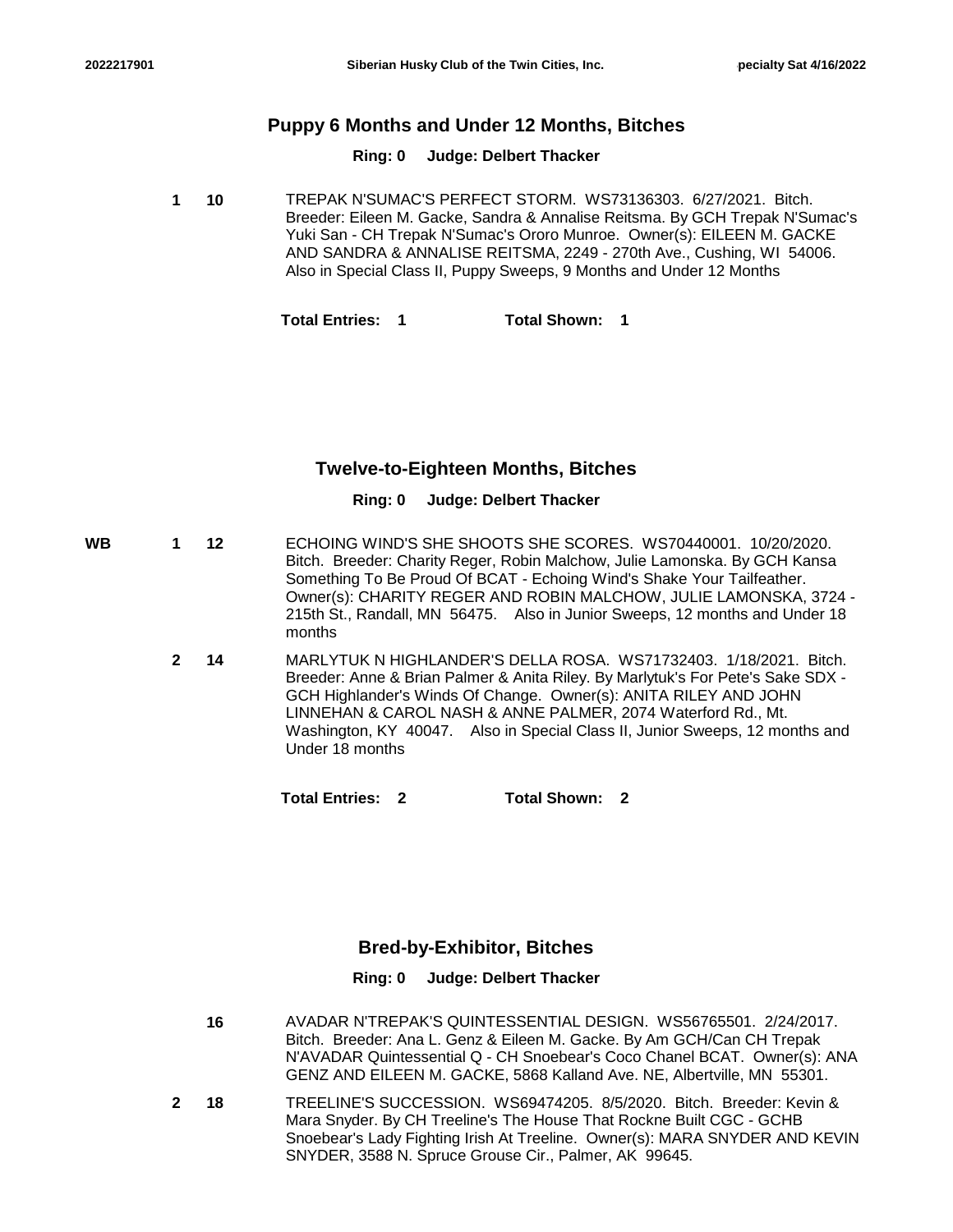- **20** KANSA YOU MAKE ME FEEL LIKE DANCING BCAT. WS59377001. 11/1/2017. Bitch. Breeder: Julie Lamonska, JoAnn Brewer. By Sidra's Case Closed - GCH CH Kansa Dancing With The Stars CAA BCAT. Owner(s): JULIE LAMONSKA AND JOANN BREWER, W7202 Brown Rd., Fond du Lac, WI 54937. Also in Special Class II **1**
- **22** LODGEPOLE'S SUGAR POP ATT. WS61168702. 6/9/2018. Bitch. Breeder: Carol & K.E. Preble & Sheryl Phelps. By GCHB CH Lodgepole's Flintlock CD PCD BN RM2 RAE NA OAJ CGCA CGCU TKN ATT - GCH CH Lodgepole's Brown Sugar RN CGCA CGCU ATT. Owner(s): CAROL PREBLE AND K.E. PREBLE, SHERYL PHELPS, 19005 Harmony Rd., Marengo, IL 60152. **3**
- **24** WINDRUNR'S MOONLIGHT SERENADE RI CGCA CGCU ATT. WS54686301. 6/20/2016. Bitch. Breeder: Carole A. Burns, Ronald J. Swiatkowski, Noah O. Brown, Scott A. Burns. By GCH Trepak's Upside Down Under - GCHB Windrunr's Sunrise Serenade CGCA, CGCU. Owner(s): CAROLE A. BURNS AND RONALD J. SWIATKOWSKI, NOAH O. BROWN, CASSIDY A. BROWN, 3307 N. Kilbourn Avenue, Chicago, IL 60641. Also in Parade of Titleholders **4**
- **ABS 26** ECHOING WIND KODIAK STAND BY ME VHMA CGC TKA. WS63994301. 12/9/2018. Bitch. Breeder: Robin Malchow, Charity Reger, Sandra Hudspeth. By CH Echoing Wind's All My Love To Kansa - CH Echoing Wind's Kick Start My Heart. Owner(s): SANDRA HUDSPETH AND CHARITY REGER, ROBIN MALCHOW, 1015 S. Belmont Ave., Ada, OK 74820. Also in Special Class II, Parade of Titleholders
	- **28** SUMAC 'N TREPAK'S JIBBER JABBER. WS63048701. 10/20/2018. Bitch. Breeder: Sandra Reitsma & Annalise Reitsma & Eileen Gacke. By CH Indigo's The Biltmore Estate - CH Trepak's X-Factor At Sumac. Owner(s): SANDRA REITSMA AND ANNALISE REITSMA, EILEEN M. GACKE, 25575 184th St. NW, Big Lake, MN 55309.
	- **30** KADIAN'S CAST A SPELL ON MERCURY. WS69548401. 6/11/2020. Bitch. Breeder: G. Tench, D & J Fitzgerald, D & J Davis, V. Hartronft. By CH Demavand's Amorok Kiowa BCAT - GCHB Kadian's You Can Do Magic at Doxhobbi BCAT SD CGC. Owner(s): VIRGINIA HARTRONFT AND G. TENCH, D & J FITZGERALD, D & J DAVIS, 817 Lincoln Ave., Louisville, CO 80027.

**Total Entries: 8 Total Shown: 7**

## **American-bred, Bitches**

### **Ring: 0 Judge: Delbert Thacker**

**32** AOI'S GODDESS OF DEATH. WS72973504. 4/11/2021. Bitch. Breeder: Michelle Bigelow. By GCH CH Aoi's Kuro No Keiyakusha - Aoi's Hoshisora No Shita De Kaze No Zenko. Owner(s): BRIANA KLECKER AND MICHELLE BIGELOW, 35211 Evergreen Ave., North Branch, MN 55056. Also in Junior Sweeps, 12 months and Under 18 months **1**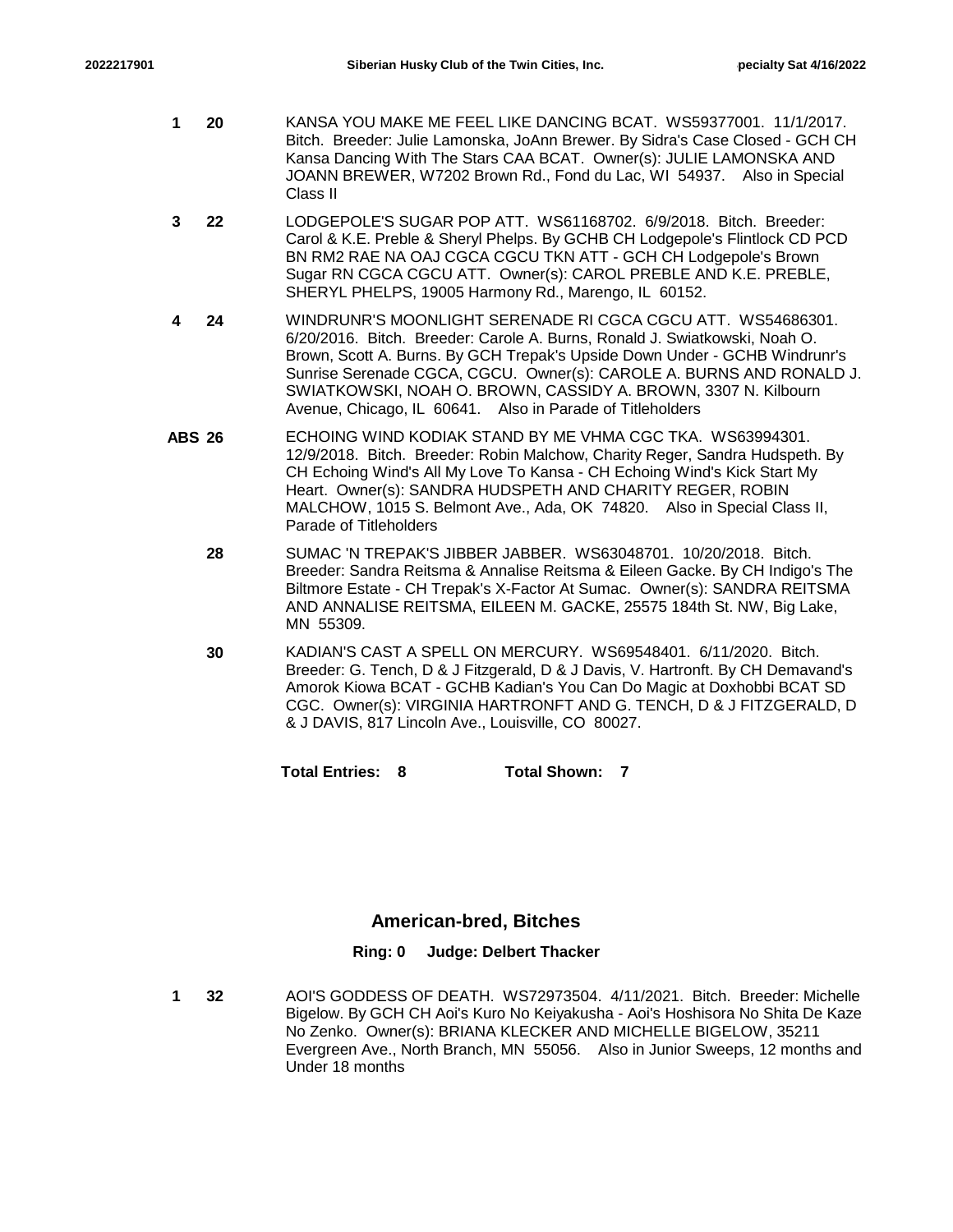**Total Entries: 1 Total Shown: 1**

## **Open, Bitches**

#### **Ring: 0 Judge: Delbert Thacker**

- **34** SNOCRESTS RAY OF SUNSHINE @ FANTA C BN RN BCAT CGCA. WS70268204. 8/21/2020. Bitch. Breeder: Shira Barkon, Mark Shveima, Edie Weinstein. By CH Snocrest's Do You Believe In Magic - CH Snocrests Pure Adrenaline. Owner(s): JOANN R. BREWER AND SHIRA BARKON, 109 Fenzl Dr., Oshkosh, WI 54904. **3**
	- **36** NIKALUK'S INDIAN JADE. WS53996805. 6/12/2016. Bitch. Breeder: Karla M. Wall, Stephen A. Wall. By CH Playmor's Playboy Casanova - GCHS CH Highlander's All That Glitters. Owner(s): EDWARD HEINEMAN AND KARLA WALL, 764 W. 31st Street, Hastings, MN 55033.
- **40** SNOEBEAR'S SILVER MIST PCD BN RI CGCA CGCU ATT. WS69462801. 7/12/2020. Bitch. Breeder: Tim Terella, Anne Palmer, Brian Palmer, Megan Terella. By CH Innisfree R U Justa Nother Drifter - Ch Highlander's Conspiring At Snoebear. Owner(s): SHERYL PHELPS AND CAROL PREBLE, 2533 S Harvey Ave., Berwyn, IL 60402-2613. Also in Novice B **RWB 1**
	- **42** AOI'S BEAUTIFUL DREAMER. WS68431302. 3/29/2020. Bitch. Breeder: Michelle Bigelow. By GCH CH Lodgepole's Frizzen Strike ATT - GCH CH Aoi's Ai Wa Kesshite Shippai Shinai. Owner(s): BRIANA KLECKER AND MICHELLE BIGELOW, 35211 Evergreen Ave., North Branch, MN 55056. **4**
	- **46** SNOCREST LOMOTION. WS65133703. 6/13/2019. Bitch. Breeder: Shira Barkon, Mark Shveima, Edie Weinstein. By CH Snocrest's Do You Believe In Magic - CH Snocrests Pure Adrenaline. Owner(s): LISA TOTH AND CECILE TOTH, SHIRA LEE BARKON, 32418 W 228th St., Lawson, MO 64062. **2**

**Total Entries: 5 Total Shown: 5**

| Winners Bitch          | <b>Reserve Winners Bitch</b> | 40 |
|------------------------|------------------------------|----|
| # of Bitches Competing | <b>Points</b>                |    |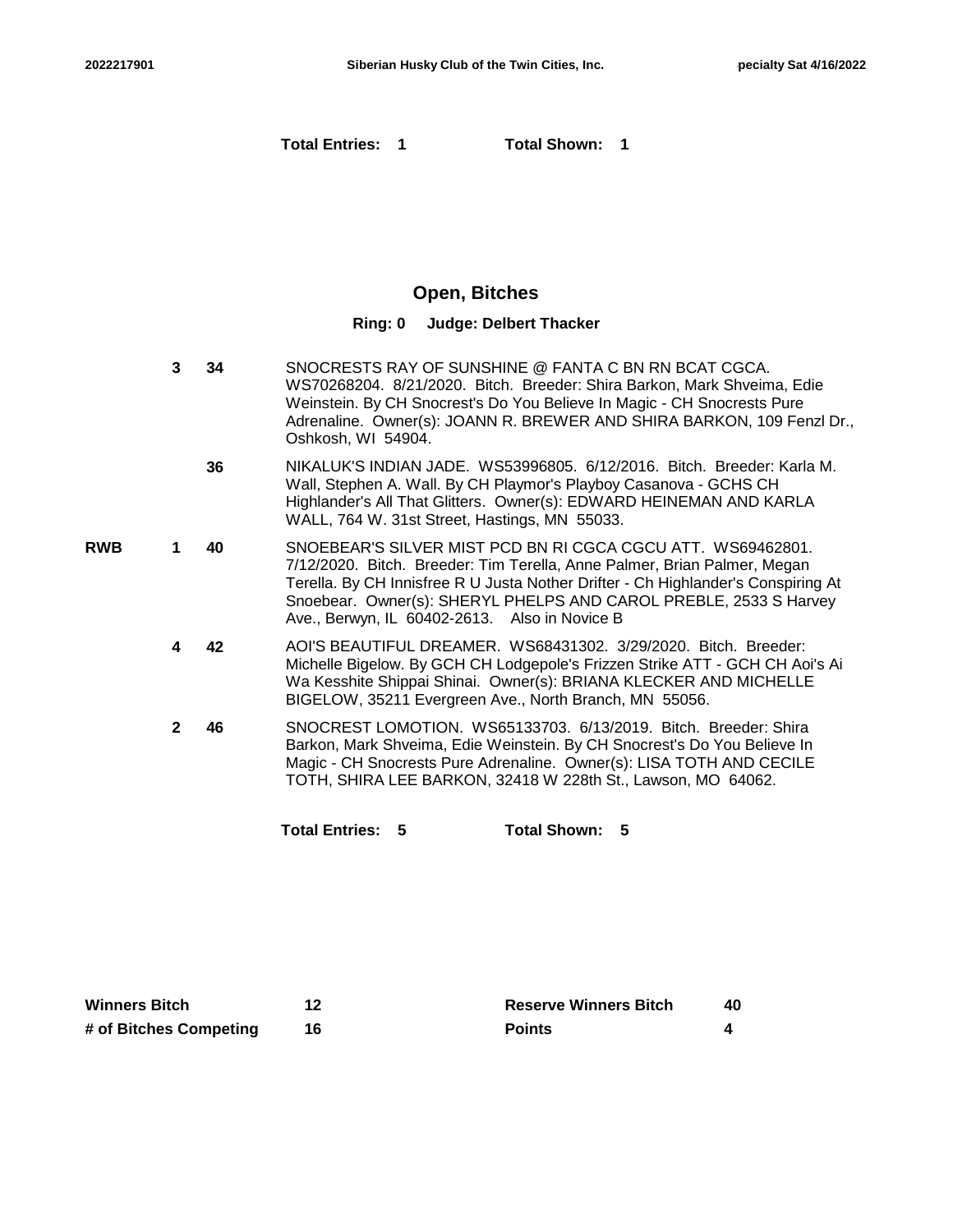## **Veteran I, Dogs**

### **Ring: 0 Judge: Delbert Thacker**

**85** AM. GCH CH CAN. CH KANSA FAMILY TRADITION AT FANTA C BN CA CAA BCAT DCAT FCAT RN TKN CGC. WS44801504. 4/13/2013. Dog. Breeder: Julie Lamonska, JoAnn Brewer. By CH Kansa Fly Like An Eagle Of Snowbear - GCH CH Fanta C's Living In The Moment CGC. Owner(s): JOANN R. BREWER AND JULIE A. LAMONSKA, 109 Fenzl Dr., Oshkosh, WI 54904. Also in Veteran Sweeps, 8 Years and Under 10 Years **1**

**Total Entries: 1 Total Shown: 1**

## **Veteran II, Dogs**

### **Ring: 0 Judge: Delbert Thacker**

- **ABS 89** GCHB CH LODGEPOLE'S FLINTLOCK CD PCD BN RM2 RAE NA OAJ CGCA CGCU TKN ATT. WS37894302. 7/5/2011. Dog. Breeder: Carol Preble, K.E. Preble, Sheryl Phelps. By GCH CH Trepak's Jumanji - CH Lodgepole's Cheyenne Autumn. Owner(s): CAROL PREBLE AND KAREN MORIN, SHERYL PHELPS, 19005 Harmony Rd., Marengo, IL 60152.
- **91** ECHOWIND JUST DO IT. WS39979602. 1/3/2012. Dog. Breeder: Tim Peterson, Melissa Bloom. By Nikosha's Denali - CH Sumac's Drummer Girl Echo RN. Owner(s): EDWARD HEINEMAN, 764 W. 31st Street, Hastings, MN 55033. Also in Veteran Sweeps, 10 Years and Under 12 Years **1**

**Total Entries: 2 Total Shown: 1**

## **Special Class II, Dogs**

### **Ring: 0 Judge: Shannon Houg**

- **95** CH KURA YUKI NO OUJI. WS70330001. 10/26/2020. Dog. Breeder: Michelle Bigelow & Dr. Mary Krause. By GCH CH Aoi's Kuro No Keiyakusha - CH Royal Star's Resistance Is Futile. Owner(s): MICHELLE BIGELOW, N8413 County Road O, Whitewater, WI 53190. Also in Best of Breed, Parade of Titleholders
- **97** CH ECHOING WINDS ALL MY LOVE TO KANSA. WS55524601. 9/28/2016. Dog. Breeder: Julie Lamonska, Robin Malchow, Charity Reger. By GCH CH Echoing Wind's Right Around - GCH CH Kansa Ready To Rock CA. Owner(s): CHARITY REGER AND ROBIN MALCHOW, 3724 - 215th St., Randall, MN 56475. Also in Best of Breed, Open Junior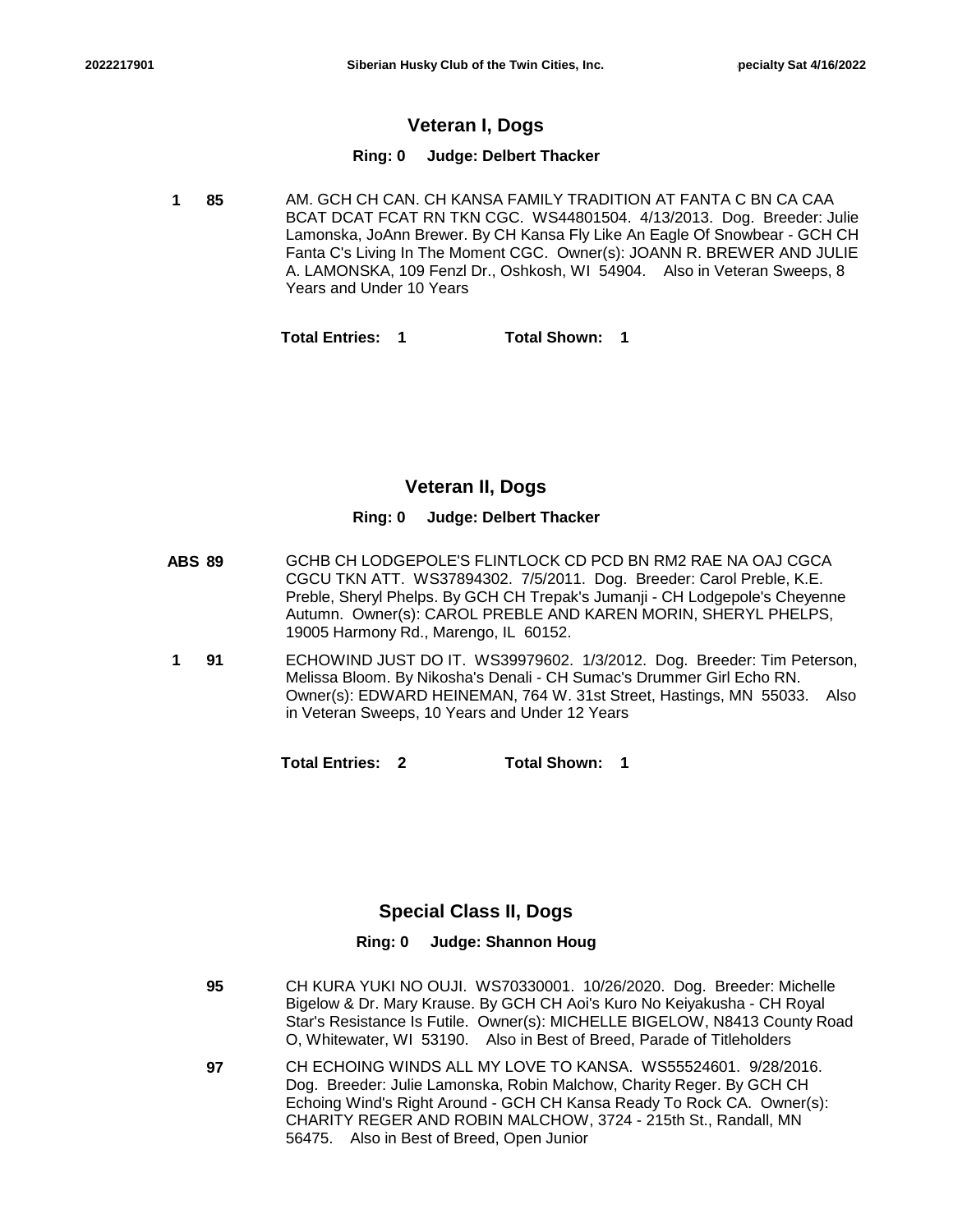- **99** CH AVADAR N' TREPAK TRUE BARREL BOURBON BCAT. WS68328101. 4/2/2020. Dog. Breeder: Ana L. Genz & Eileen M. Gacke. By GCH Highlander's Pride And Joy - CH Snoebear's Coco Chanel BCAT. Owner(s): ANA GENZ AND EILEEN M. GACKE, 5868 Kalland Ave. NE, Albertville, MN 55301. Also in Best of Breed, Parade of Titleholders
- **101** NIKOSHA'S EUMOLPUS DCAT RATN. WS62944701. 9/27/2018. Dog. Breeder: Brenda Hinkemeyer, Eileen M. Gacke, Sandra Reitsma, Annalise Reitsma. By CH Topaz Shadow Hunter - CH Trepak N' Sumac's Chione's Cold Year RATM CZ8G BCAT. Owner(s): BRENDA HINKEMEYER AND SANDRA REITSMA, EILEEN M. GACKE, ANNALISE REITSMA, 9841 - 58th Ave., Clear Lake, MN 55319. Also in Bred-by-Exhibitor, Parade of Titleholders

**Total Entries: 4 Total Shown: 4**

### **Veteran II, Bitches**

#### **Ring: 0 Judge: Delbert Thacker**

- **86** AM/CAN GCHB RIVERCOVE'S FIRE N FANTASY. WS37391501. 7/29/2010. Bitch. Breeder: Michelle Delaliaux. By Am. CH Bralin's Wango Tango SD - Am/Can CH Stormwarning Rhythem N Ruckus. Owner(s): MICHELLE DELALIAUX, Box 69, Dugald, MB R0E0K0 Canada. **1**
- **88** ECHO WIND SIBERIANS MORNING STAR. WS39979601. 1/3/2012. Bitch. Breeder: Tim Peterson, Melissa Bloom. By Nikosha's Denali - CH Sumac's Drummer Girl Echo RN. Owner(s): JOCELYN PETERSON AND JOY PETERSON, 5879 30th St., Princeton, MN 55371. Also in Novice Junior, Veteran Sweeps, 10 Years and Under 12 Years **4**
- **90** GCH CH SUMAC'S EXTREMELY FOXY O'SUNDOG. WS34750801. 6/17/2010. Bitch. Breeder: Sandra Reitsma, Stoffel Reitsma, Annalise Reitsma, Barb Armour, John Armour. By GCH CH Bralin's Jack Be Nimble - GCH CH Sumac's Timpani. Owner(s): JOHN ARMOUR AND BARB ARMOUR, SANDRA & ANNALISE REITSMA, 920 Stryker Ave., West St. Paul, MN 55118. Also in Parade of Titleholders, Veteran Sweeps, 10 Years and Under 12 Years **3**
- **92** CH SUMAC'S X MARKS THE SPOT AT SUNDOG. WS34750802. 6/17/2010. Bitch. Breeder: Sandra Reitsma, Stoffel Reitsma, Annalise Reitsma, Barb Armour, John Armour. By GCH CH Bralin's Jack Be Nimble - GCH CH Sumac's Timpani. Owner(s): SANDRA REITSMA AND ANNALISE REITSMA, JOSIE SCOONOVER-NELSON, 25575 184th St. NW, Big Lake, MN 55309. Also in Veteran Sweeps, 10 Years and Under 12 Years **2**

**Total Entries: 4 Total Shown: 4**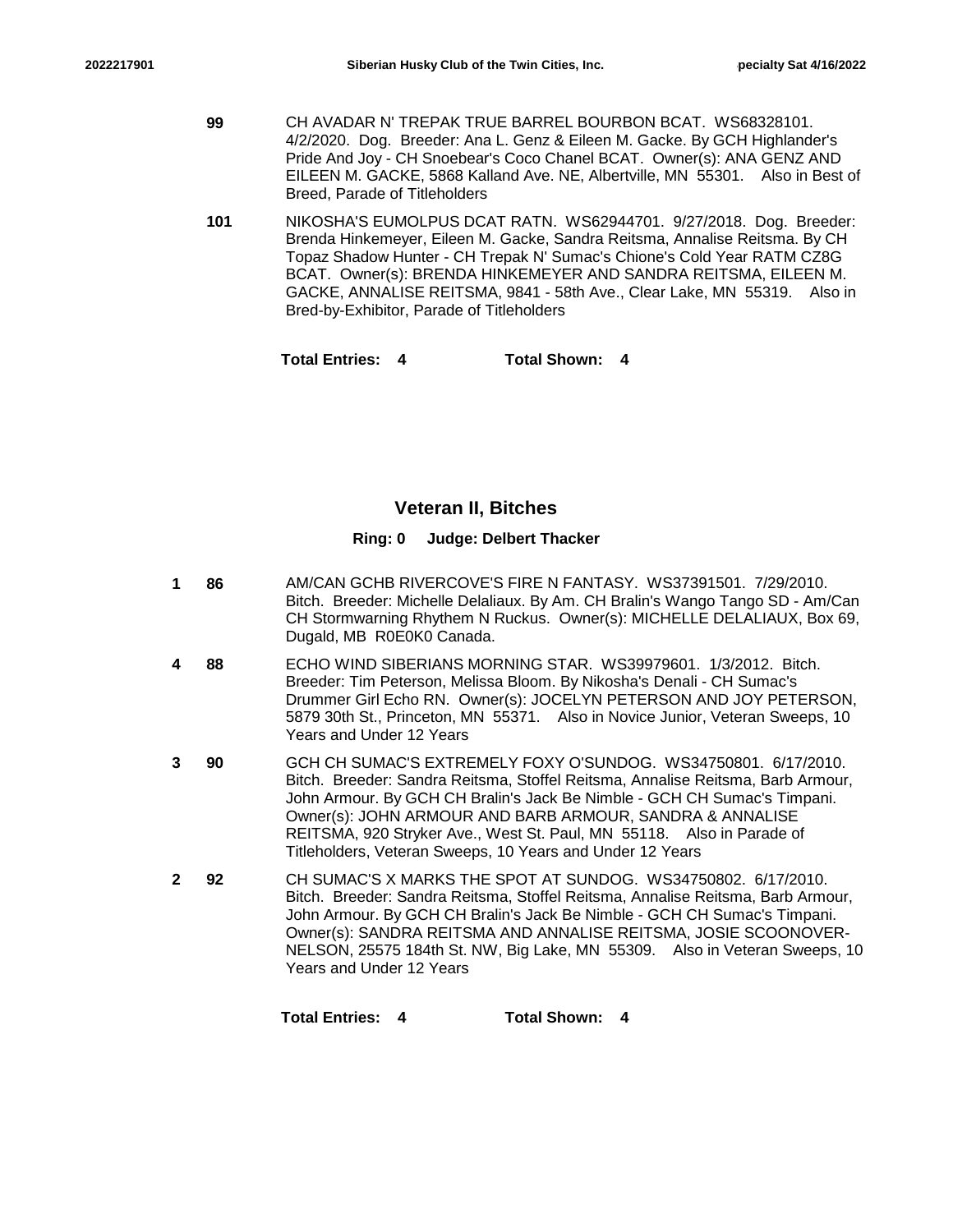## **Veteran III, Bitches**

#### **Ring: 0 Judge: Delbert Thacker**

**94** AM./CAN. CH WOLFSGLEN'S FOLLOW YR HEART RATN. WS27364401. 8/1/2008. Bitch. Breeder: Diane Glenny. By CH Wolfglen's The Right Stuff - CH Highlander's Follow Yr Dream. Owner(s): DIANE GLENNY, 671 McCutcheon Rd., Hudson, WI 54016. Also in Veteran Sweeps, 12 Years and Over **1**

**Total Entries: 1 Total Shown: 1**

### **Special Class II, Bitches**

#### **Ring: 0 Judge: Shannon Houg**

| 96 | KANSA YOU MAKE ME FEEL LIKE DANCING BCAT. WS59377001. 11/1/2017.<br>Bitch. Breeder: Julie Lamonska, JoAnn Brewer. By Sidra's Case Closed - GCH CH<br>Kansa Dancing With The Stars CAA BCAT. Owner(s): JULIE LAMONSKA AND<br>JOANN BREWER, W7202 Brown Rd., Fond du Lac, WI 54937. Also in Bred-by-<br>Exhibitor |
|----|-----------------------------------------------------------------------------------------------------------------------------------------------------------------------------------------------------------------------------------------------------------------------------------------------------------------|
| 98 | TREPAK N'SUMAC'S PERFECT STORM. WS73136303. 6/27/2021. Bitch.<br>Breeder: Eileen M. Gacke, Sandra & Annalise Reitsma. By GCH Trepak N'Sumac's<br>Yuki San - CH Trepak N'Sumac's Ororo Munroe. Owner(s): EILEEN M. GACKE<br>AND SANDRA & ANNALISE REITSMA, 2249 - 270th Ave., Cushing, WI 54006.                 |

Also in Puppy 6 Months and Under 12 Months, Puppy Sweeps, 9 Months and Under

- **100** ECHOING WIND KODIAK STAND BY ME VHMA CGC TKA. WS63994301. 12/9/2018. Bitch. Breeder: Robin Malchow, Charity Reger, Sandra Hudspeth. By CH Echoing Wind's All My Love To Kansa - CH Echoing Wind's Kick Start My Heart. Owner(s): SANDRA HUDSPETH AND CHARITY REGER, ROBIN MALCHOW, 1015 S. Belmont Ave., Ada, OK 74820. Also in Bred-by-Exhibitor, Parade of Titleholders
- **102** MARLYTUK N HIGHLANDER'S DELLA ROSA. WS71732403. 1/18/2021. Bitch. Breeder: Anne & Brian Palmer & Anita Riley. By Marlytuk's For Pete's Sake SDX - GCH Highlander's Winds Of Change. Owner(s): ANITA RILEY AND JOHN LINNEHAN & CAROL NASH & ANNE PALMER, 2074 Waterford Rd., Mt. Washington, KY 40047. Also in Twelve-to-Eighteen Months, Junior Sweeps, 12 months and Under 18 months

**Total Entries: 4 Total Shown: 4**

12 Months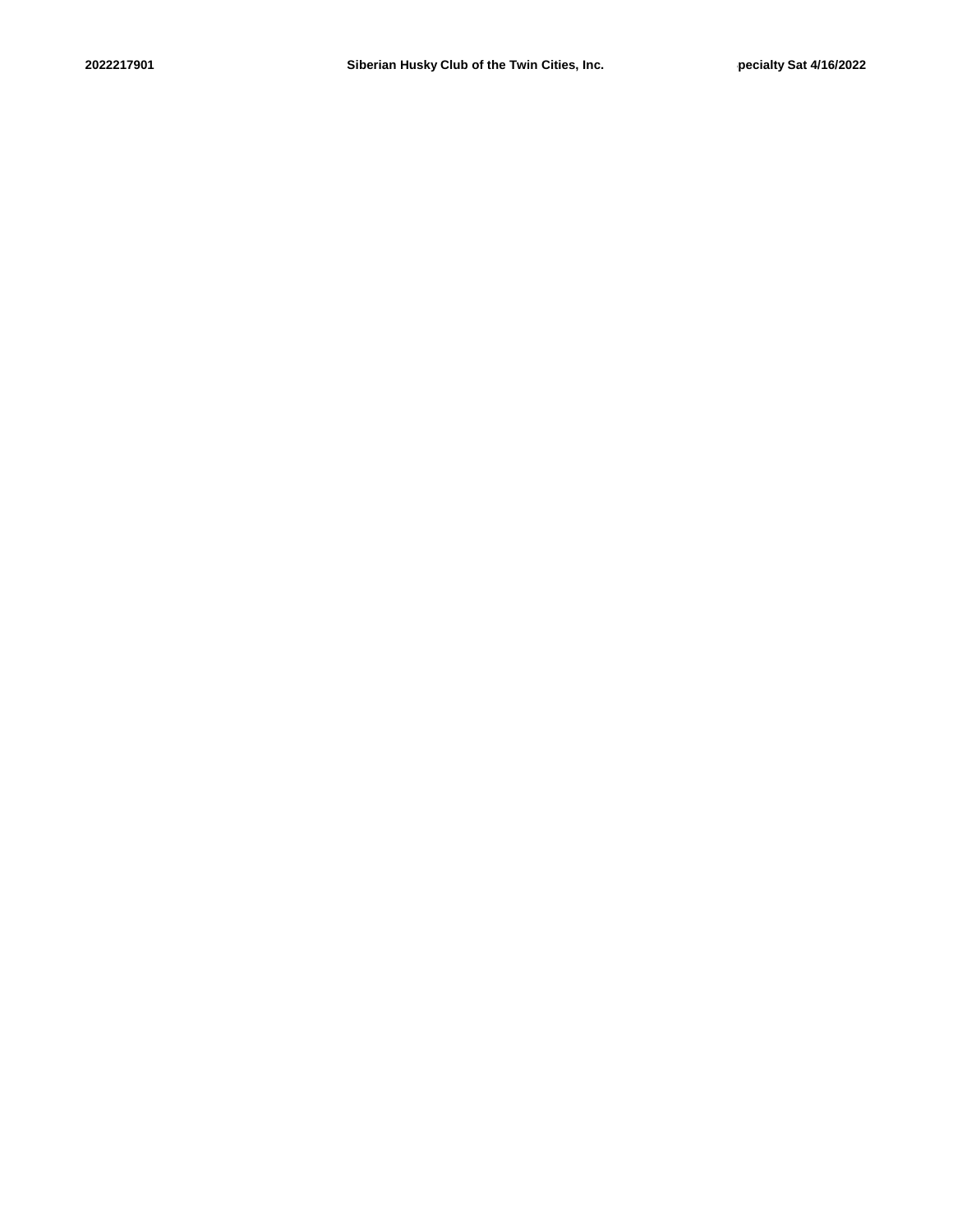# **Best of Breed**

## **Ring: 0 Judge: Delbert Thacker**

|            | <b>ABS 47</b> | CH NINKASI'S PEACEKEEPER. WS68360901. 4/23/2020. Dog. Breeder: Laura<br>Anderson, Sheila Qualls, Romil Limson. By GCH CH Ninkasi's It's Only Logical SD -<br>GCH CH Ninkasi's Signed, Sealed, Delivered. Owner(s): STEPHANIE HAMBLIN<br>BARNHILL AND CYNTHIA HARRIS, 2508 Kensington Rd., Lawrence, KS.                                |
|------------|---------------|----------------------------------------------------------------------------------------------------------------------------------------------------------------------------------------------------------------------------------------------------------------------------------------------------------------------------------------|
| <b>JAM</b> | 49            | CH TOPAZ HONKY CAT. WS63644701. 11/3/2018. Dog. Breeder: Cheryl French<br>& Lauren House. By GCH CH Trepak's Upside Down Under - CH Topaz Red Cat<br>Fizz. Owner(s): JEFFERY ANCLAM AND PATRICIA ANCLAM & EILEEN M.<br>GACKE, 2725 309th Ave. NW, Cambridge, MN 55008.                                                                 |
|            | 51            | GCHB ECHOING WIND'S BAUER HAWKEY. WS58413101. 9/8/2017. Dog.<br>Breeder: Charity Reger. By Kansa Kiss My Country Ahh - TLC's A Slice Of Heaven.<br>Owner(s): RACHEL ROYER, 6242 McQuade Rd., Duluth, MN 55804.                                                                                                                         |
|            | 53            | CH KURA YUKI NO OUJI. WS70330001. 10/26/2020. Dog. Breeder: Michelle<br>Bigelow & Dr. Mary Krause. By GCH CH Aoi's Kuro No Keiyakusha - CH Royal<br>Star's Resistance Is Futile. Owner(s): MICHELLE BIGELOW, N8413 County Road<br>O, Whitewater, WI 53190. Also in Special Class II, Parade of Titleholders                            |
| <b>BOS</b> | 55            | CH ECHOING WINDS ALL MY LOVE TO KANSA. WS55524601. 9/28/2016.<br>Dog. Breeder: Julie Lamonska, Robin Malchow, Charity Reger. By GCH CH<br>Echoing Wind's Right Around - GCH CH Kansa Ready To Rock CA. Owner(s):<br>CHARITY REGER AND ROBIN MALCHOW, 3724 - 215th St., Randall, MN<br>56475. Also in Special Class II, Open Junior     |
|            | 57            | CH AVADAR N' TREPAK TRUE BARREL BOURBON BCAT. WS68328101.<br>4/2/2020. Dog. Breeder: Ana L. Genz & Eileen M. Gacke. By GCH Highlander's<br>Pride And Joy - CH Snoebear's Coco Chanel BCAT. Owner(s): ANA GENZ AND<br>EILEEN M. GACKE, 5868 Kalland Ave. NE, Albertville, MN 55301. Also in Special<br>Class II, Parade of Titleholders |
|            | 59            | JO-KARS LEGEND OF THE NIGHT AT ANNTIKKI. WS59696301. 12/17/2017.<br>Dog. Breeder: Karen & Dominic Potts. By CH Jo-Kars Focus On Fizeek - Sno-<br>Magic N Jo-Kar's Who's Your Daddy. Owner(s): ANN SCHULTZ, 4057 Moon Coin<br>Way #10305, Lexington, KY 40515. Also in Stud Dog, Parade of Titleholders                                 |
|            | 63            | SNOBEAR'S INDELIBLE INK. WS71556702. 8/26/2020. Dog. Breeder: Timothy<br>& Megan Terella, Hiroyo Shimizu. By GCHS CH Crystal Fountain J P Silver Fox -<br>CH Snobear's A New Hope. Owner(s): KAREN SHANER, 12208 Briar Dr.,<br>Overland Park, KS 66209.                                                                                |
|            | 65            | GCH RIVERCOVE'S HEARTTHROB. WS49041901. 5/5/2014. Dog. Breeder:<br>Michelle Delaliaux. By Am/Can CH Bain's Northern C Me Cruzn By - Am/Can GCH<br>Rivercove's Fire N Fantasy. Owner(s): DANIEL MOLL AND CATHY MOLL, 438<br>County Road 110, Maple Plain, MN 55359.                                                                     |
| <b>SD</b>  | 67            | GCH CH KANSA SOMETHING TO BE PROUD OF BCAT. WS60288201.<br>1/18/2018. Dog. Breeder: Michelle Sobkowiak & Izabella Burg. By GCH CH Kansa<br>An Eagle Will Fly CA CAA BCAT DCAT - CH Silver Fox's Baby Jingle Bells.<br>Owner(s): JULIE LAMONSKA, W7202 Brown Rd., Fond du Lac, WI 54937.<br>Also<br>in Parade of Titleholders           |
|            | <b>ABS 69</b> | KRISTARI'S PIOUS AND GREAT PRINCE NEVSKY. WS64004102. 3/8/2019.<br>Dog. Breeder: Kristari Siberians. By CH Kristari's Timeless Theory At Mysticlight -<br>Kristari's Brooklyn. Owner(s): WILLIAM LOZITO, 9260 Green Briar Road,<br>Bloomington, MN 55437.                                                                              |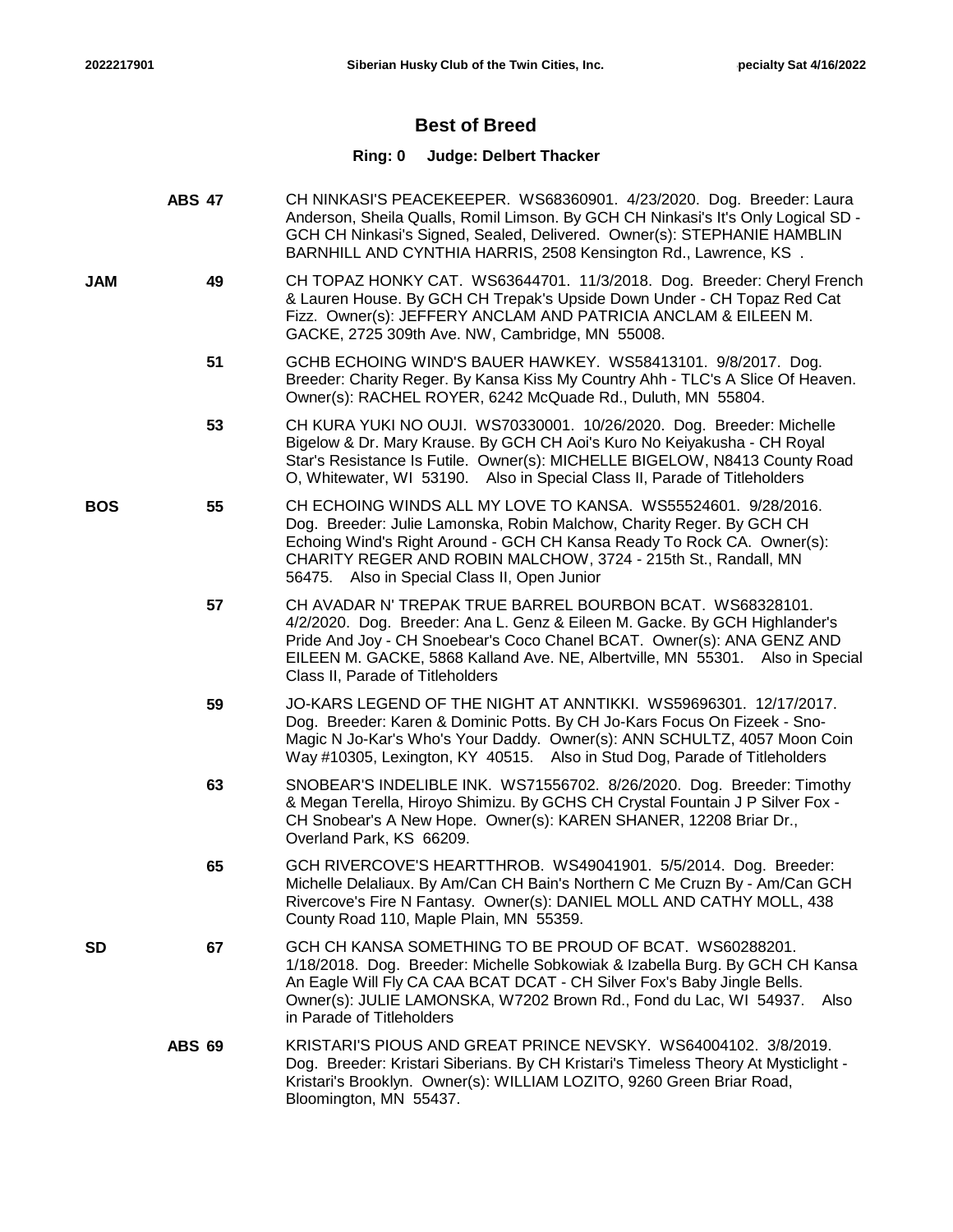- **71** CH AOI'S OJI NO OOKAMI. WS70423004. 11/1/2020. Dog. Breeder: Michelle Bigelow. By Sidra's No Limits - CH Aoi's Hikunaka No Ryuusei. Owner(s): MICHELLE BIGELOW AND CINDY BIGELOW, N8413 County Road O, Whitewater, WI 53190. Also in Parade of Titleholders
- **74** GCH HIGHLANDER'S WINDS OF CHANGE. WS57141104. 5/1/2017. Bitch. Breeder: Anne Palmer & Brian Palmer & Sheila Qualls. By GCHG Highlander's Take It To The Limit - GCHB Indigo's In Loving Memory. Owner(s): ANITA RILEY AND ANNE PALMER, 2074 Waterford Rd., Mt. Washington, KY 40047. **SB**
- **76** GCHB CH NYKISKA'S AUTUMN SPICE. WS54950001. 10/4/2016. Bitch. Breeder: Stephanie Hamblin Barnhill & Cynthia & Doug Harris. By CH Snoebear's When In Rome - GCH CH Nykiska's Work Of Art. Owner(s): STEPHANIE HAMBLIN BARNHILL AND CYNTHIA & DOUG HARRIS, 2508 Kensington Rd., Lawrence, KS . **BOB**
	- **78** CH TOPAZ CAT ON A HOT TIN ROOF. WS63644703. 11/3/2018. Bitch. Breeder: Cheryl French & Lauren House. By GCH Trepak's Upside Down Under - CH Topaz Red Cat Fizz. Owner(s): EILEEN M. GACKE, 2249 - 270th Ave., Cushing, WI 54006.
	- **80** GCH WOLFSGLEN'S DORA THE EXPLORER. WS47114402. 4/2/2014. Bitch. Breeder: Diane Glenny. By Am/Can CH Davik's Just Do It - Am/Can CH Wolfsglen's Follow Yr Heart RATN. Owner(s): DIANE GLENNY, 671 McCutcheon Rd., Hudson, WI 54016.
	- **82** CH SIDRA'S NEW YEAR'S EVE. WS56149401. 12/31/2016. Bitch. Breeder: Bill & Diane Hadel & Kathy & Bruce Hoover. By CH Sidra's Ting Tang Walla Walla Bing Bang - CH Apache Run's Eskimo Pie. Owner(s): DIANE HADEL AND BILL HADEL & HALLE HADEL, W14292 Charles St., Ripon, WI 54971.
	- **84** CH TREPAK'N'SUMAC'S CHIONE'S COLD YEAR BCAT RATM CZ8G. WS47995403. 7/12/2014. Bitch. Breeder: Eileen M. Gacke, Sandra Reitsma, Stoffel Reitsma, Annalise Reitsma. By CH Topaz Ghost Of A Chance - CH Sumac's Vesper Martini For Trepak. Owner(s): BRENDA HINKEMEYER AND EILEEN M. GACKE, SANDRA REITSMA, ANNALISE REITSMA, 9841 - 58th Ave., Clear Lake, MN 55319. Also in Parade of Titleholders

**Total Entries: 18 Total Shown: 16**

| <b>Best of Breed</b>         | 76 | <b>Best of Winners</b>        | 33 |
|------------------------------|----|-------------------------------|----|
| <b>Best of Opposite Sex</b>  | 55 | <b>Judge's Award of Merit</b> | 49 |
| <b>Select Dog</b>            | 67 | <b>Select Bitch</b>           | 74 |
| <b>Judges Award of Merit</b> | 78 | <b>Best Sled Dog</b>          | -- |
| <b>Best Veteran</b>          | 91 |                               |    |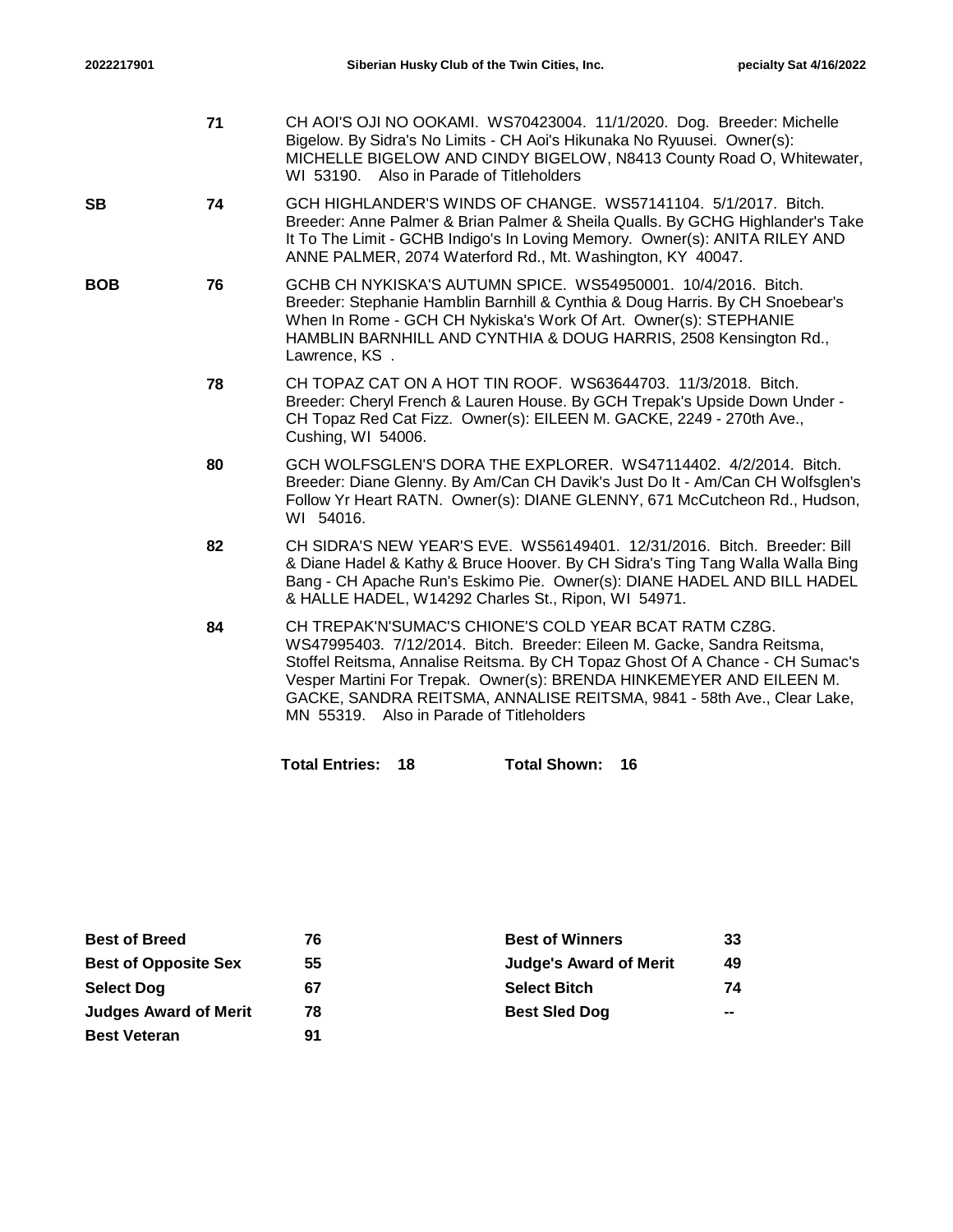## **Stud Dog**

### **Ring: 0 Judge: Delbert Thacker**

**103** JO-KARS LEGEND OF THE NIGHT AT ANNTIKKI. WS59696301. 12/17/2017. Dog. Breeder: Karen & Dominic Potts. By CH Jo-Kars Focus On Fizeek - Sno-Magic N Jo-Kar's Who's Your Daddy. Owner(s): ANN SCHULTZ, 4057 Moon Coin Way #10305, Lexington, KY 40515. Also in Best of Breed, Parade of Titleholders **1**

**Total Entries: 1 Total Shown: 1**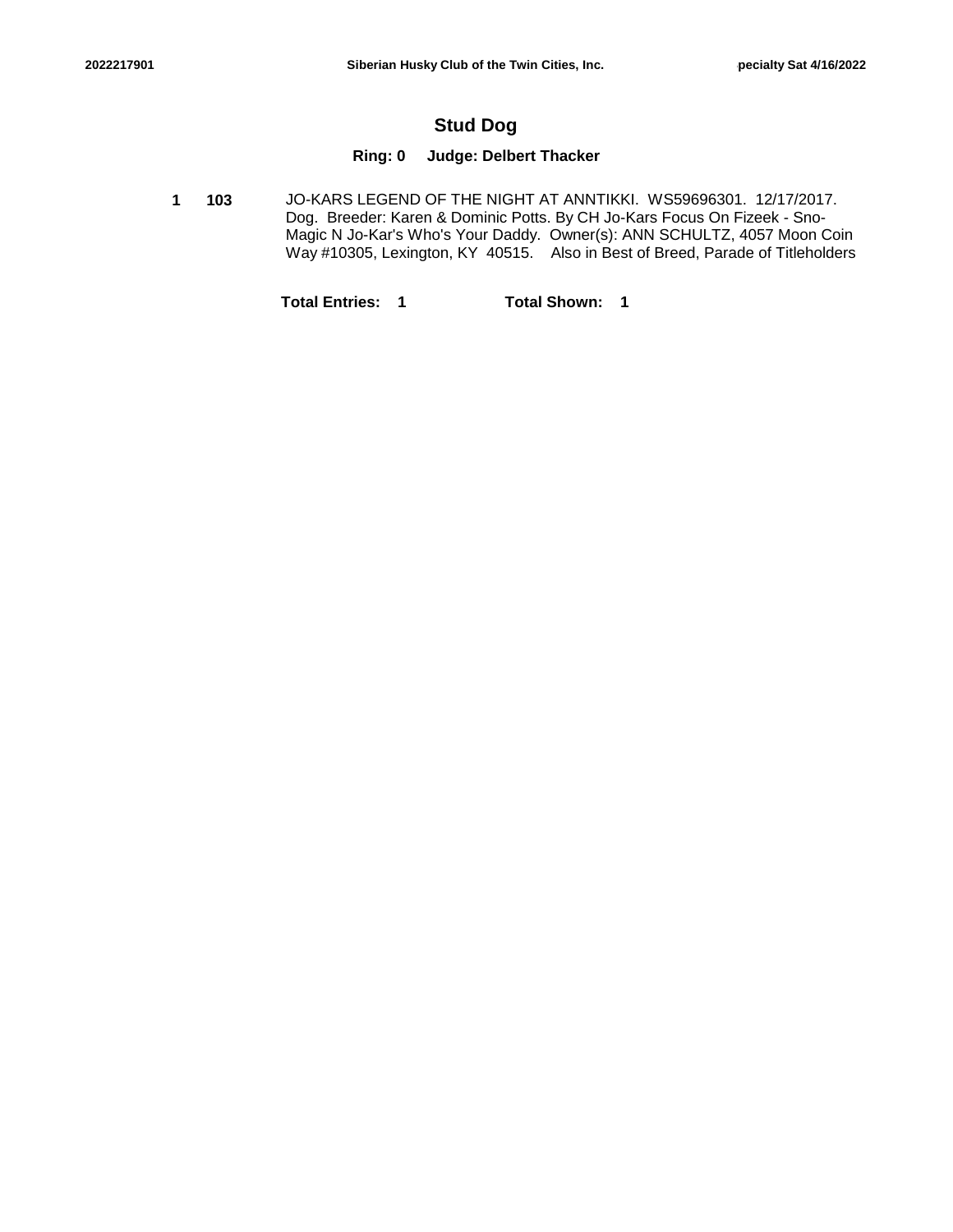### **Junior Showmanship**

### **Novice Junior**

#### **Ring: 0 Judge: Delbert Thacker**

**118** Joy Peterson 83890268001. ECHO WIND SIBERIANS MORNING STAR. WS39979601. 1/3/2012. Bitch. Breeder: Tim Peterson, Melissa Bloom. By Nikosha's Denali - CH Sumac's Drummer Girl Echo RN. Owner(s): JOCELYN PETERSON AND JOY PETERSON, 5879 30th St., Princeton, MN 55371. Also in Veteran II, Veteran Sweeps, 10 Years and Under 12 Years **1**

**Total Entries: 1 Total Shown: 1**

### **Open Junior**

#### **Ring: 0 Judge: Delbert Thacker**

**123** Sammi Reger 54755024002. CH ECHOING WINDS ALL MY LOVE TO KANSA. WS55524601. 9/28/2016. Dog. Breeder: Julie Lamonska, Robin Malchow, Charity Reger. By GCH CH Echoing Wind's Right Around - GCH CH Kansa Ready To Rock CA. Owner(s): CHARITY REGER AND ROBIN MALCHOW, 3724 - 215th St., Randall, MN 56475. Also in Best of Breed, Special Class II **1**

**Total Entries: 1 Total Shown: 1**

### **Open Intermediate**

### **Ring: 0 Judge: Delbert Thacker**

**125** Kadee Klecker 65171551002. BRINIC N' TREPAK'S SHAPE SHIFTER. WS60327902. 3/1/2018. Dog. Breeder: Briana Klecker & Eileen Gacke. By GCH CH Trepak's Upside Down Under - Trepak N' Sumac's Yasmina. Owner(s): BRIANA KLECKER AND EILEEN GACKE, 35211 Evergreen Ave., North Branch, MN 55056. **1**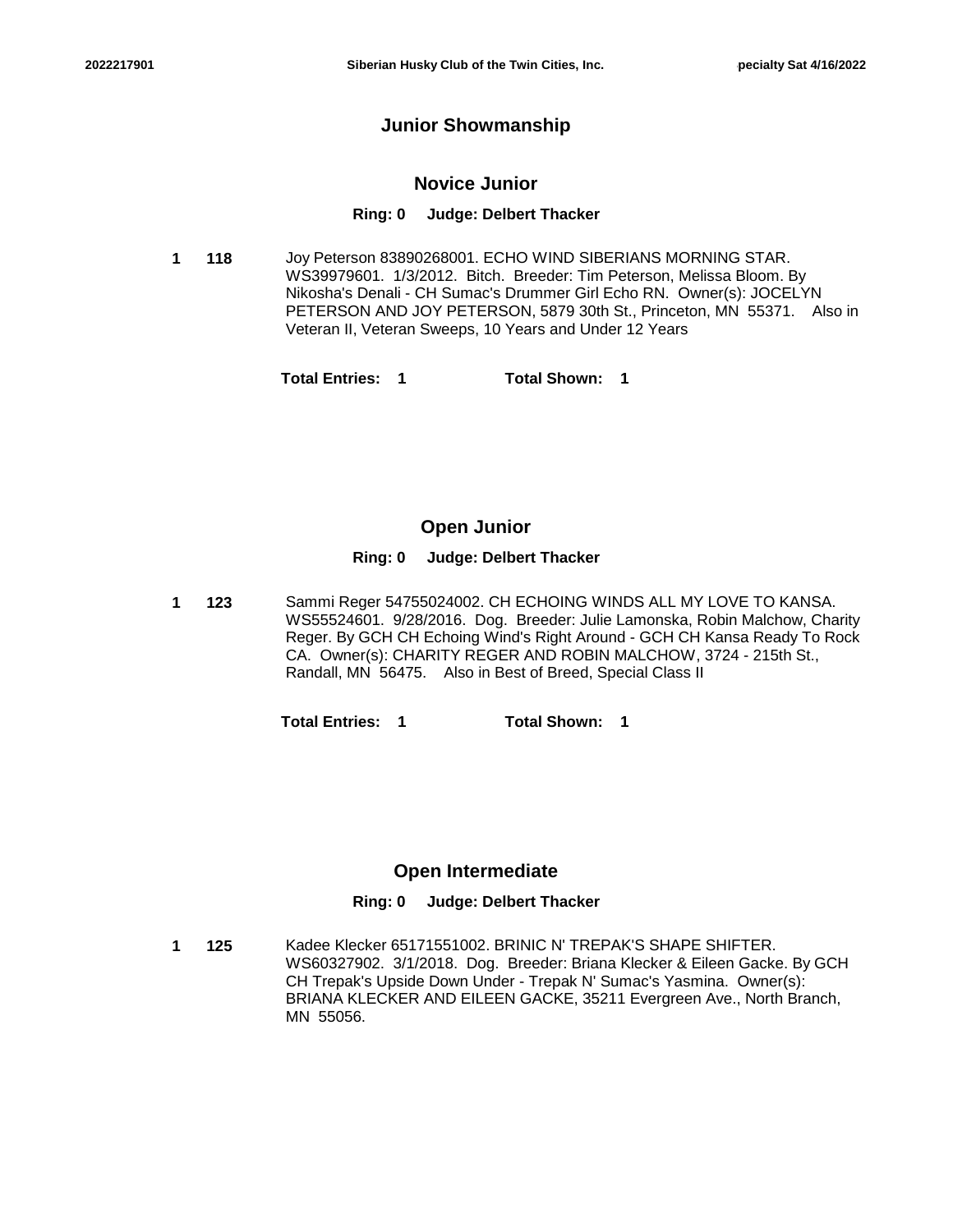**Total Entries: 1 Total Shown: 1**

**Best Junior 123**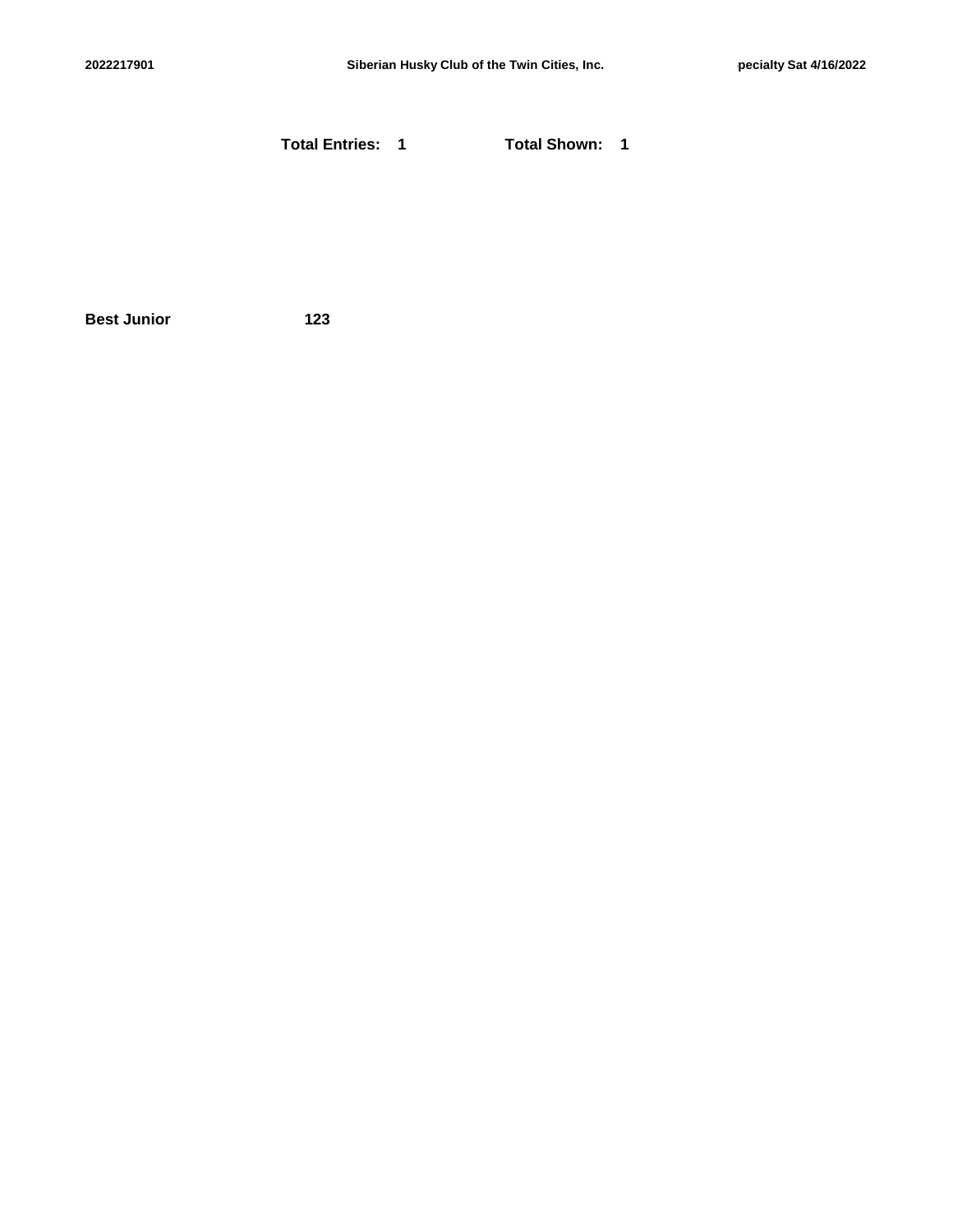## **Obedience**

## **Novice B**

#### **Ring: 0 Judge: Charles Kline**

**101** SNOEBEAR'S SILVER MIST PCD BN RI CGCA CGCU ATT. WS69462801. 7/12/2020. Bitch. Breeder: Tim Terella, Anne Palmer, Brian Palmer, Megan Terella. By CH Innisfree R U Justa Nother Drifter - Ch Highlander's Conspiring At Snoebear. Owner(s): SHERYL PHELPS AND CAROL PREBLE, 2533 S Harvey Ave., Berwyn, IL 60402-2613. Also in Open **1 193+**

| 1st          | 2nd<br>$---$ | 3rd<br>$---$ | 4t F<br>$- - - -$ |
|--------------|--------------|--------------|-------------------|
| Score $193+$ | <b>Score</b> | <b>Score</b> | <b>Score</b>      |
|              |              |              |                   |

**Total Entries: 1**

**Total Shown: 1**

| <b>High in Trial - Specialty</b> |    | 193 | <b>High Combined - Specialty</b> | -- |  |
|----------------------------------|----|-----|----------------------------------|----|--|
| High in Trial - All Breed        | -- |     | <b>High Combined - All Breed</b> | -- |  |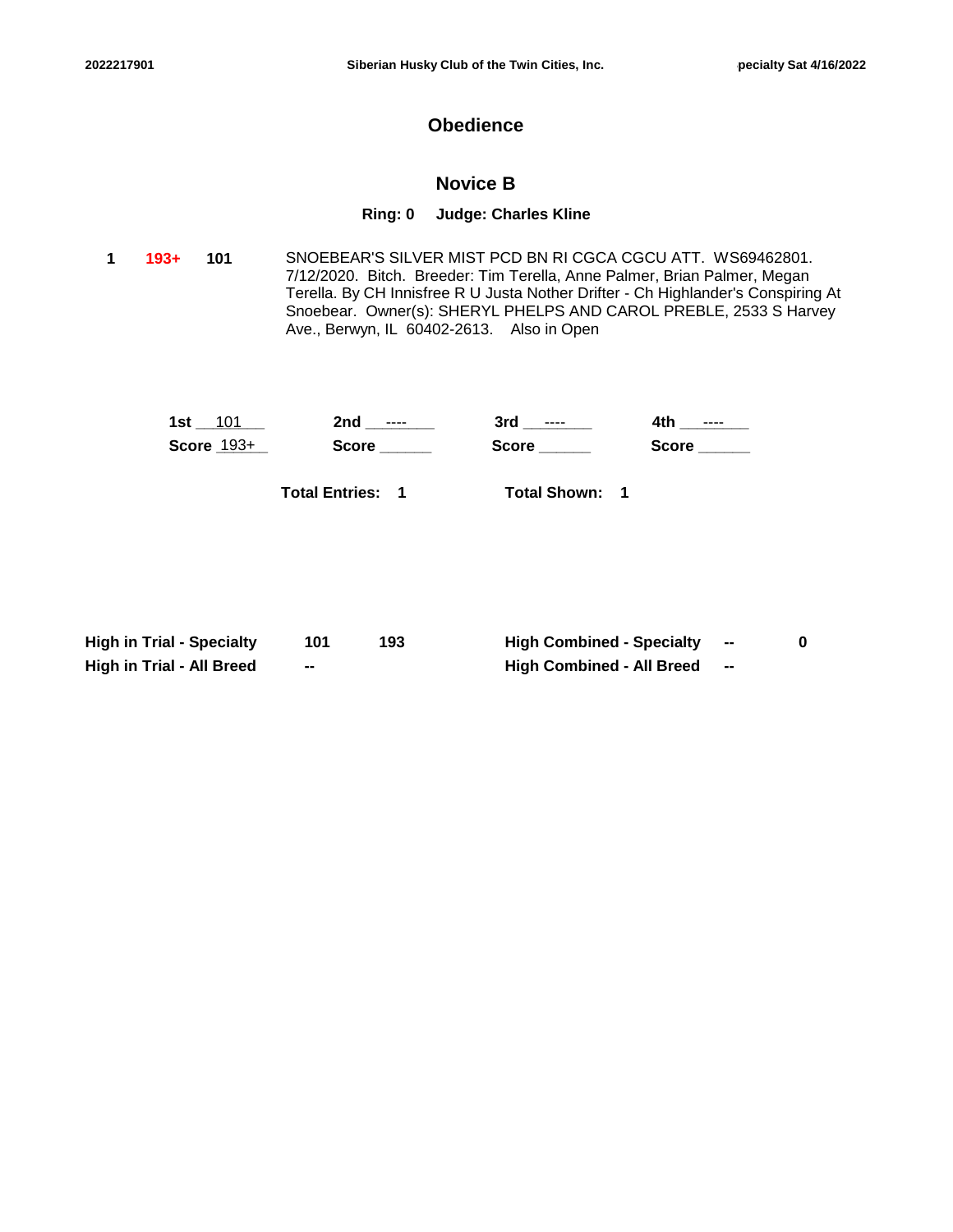## **Rally**

## **Rally Novice B**

#### **Ring: 0 Judge: Charles Kline**

| 100        | 201 | MERCURY'S WHO YA GONNA CALL. WS62003901. 7/28/2018. Dog. Breeder:<br>V. Hartronft & S. Streuter. By CH Kayenta's Ghost Dancer BCAT - CH Takhari Kick<br>Start My Heart. Owner(s): VIRGINIA HARTRONFT AND ERIK HARTRONFT, 817<br>Lincoln Ave., Louisville, CO 80027. |
|------------|-----|---------------------------------------------------------------------------------------------------------------------------------------------------------------------------------------------------------------------------------------------------------------------|
| 96         | 202 | JENOSHA'S LITTLE SISTER, NUKKA. WS44477305. 4/7/2013. Bitch. Breeder:<br>Shanna Peoble. By Nikosha's Denali - Jenosha's Morning Song. Owner(s): JOAN<br>MASON, 3423 McElroy Ct., Eau Claire, WI 54701.                                                              |
| <b>ABS</b> | 203 | JENOSHA'S BRIGHT STAR, YUKA. WS63903101. 2/13/2019. Dog. Breeder:<br>Shanna Peoble. By CH Rivercove's Hearts A Fire - Jenosha's Spirit of Friendship.<br>Owner(s): SHANNA PEOBLE, 41770 15th St., Janesville, MN 56048.                                             |
| <b>ABS</b> | 204 | JENOSHA'S ARROW IN MY QUIVER. WS60175801. 6/23/2018. Bitch. Breeder:<br>Shanna Peoble. By CH Rivercove's Hearts A Fire - Sumac's Wind Dancer RE.<br>Owner(s): SHANNA PEOBLE, 41770 15th St., Janesville, MN 56048.                                                  |

| 1st       | - 202    | 3rd      | 4th   |
|-----------|----------|----------|-------|
| 201       | 2nd      | $\cdots$ | $---$ |
| Score 100 | Score 96 | Score    | Score |

**Total Entries: 4**

**Total Shown: 2**

## **Rally Intermediate A**

### **Ring: 0 Judge: Charles Kline**

**301** GCH CH LODGEPOLE'S BROWN SUGAR RN CGCA CGCU ATT. WS43839401. 5/4/2013. Bitch. Breeder: Carol & K.E. Preble & C P Curtis & Dorwin W. Curtis. By CH Lodgepole's Tomahawk BN RA CGC - GCH CH Lodgepole's Shoshone Sunrise. Owner(s): CAROL PREBLE AND K.E. PREBLE & SHERYL PHELPS, 19005 Harmony Rd., Marengo, IL 60152. **1 96**